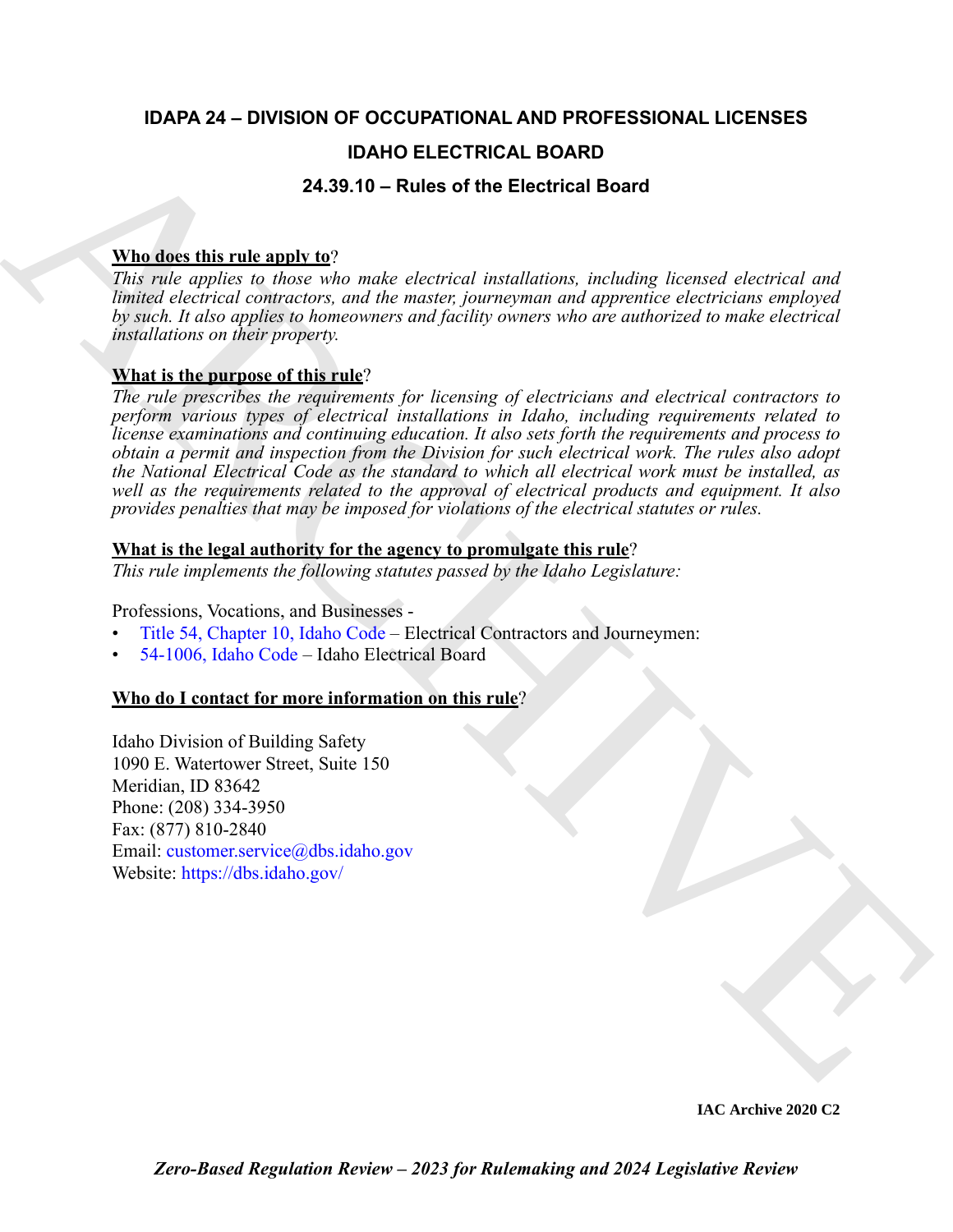# *Table of Contents*

| 24.39.10 - Rules of the Idaho Electrical board                                     |  |
|------------------------------------------------------------------------------------|--|
|                                                                                    |  |
|                                                                                    |  |
|                                                                                    |  |
|                                                                                    |  |
|                                                                                    |  |
| <b>SUBCHAPTER A - ELECTRICAL PERMITS AND INSPECTIONS</b>                           |  |
|                                                                                    |  |
| 012. Temporary Installations Connected Prior To Inspection.  4                     |  |
|                                                                                    |  |
| <b>SUBCHAPTER B - FEES FOR ELECTRICAL PERMITS AND INSPECTIONS</b>                  |  |
|                                                                                    |  |
|                                                                                    |  |
| <b>SUBCHAPTER C - ELECTRICAL LICENSING AND REGISTRATION</b>                        |  |
|                                                                                    |  |
|                                                                                    |  |
|                                                                                    |  |
|                                                                                    |  |
|                                                                                    |  |
|                                                                                    |  |
|                                                                                    |  |
| 107. Journeyman Electrician Performing Limited Electrical Installations.  11       |  |
|                                                                                    |  |
|                                                                                    |  |
| <b>SUBCHAPTER D - LIMITED ELECTRICAL INSTALLATIONS</b>                             |  |
|                                                                                    |  |
|                                                                                    |  |
| <b>SUBCHAPTER E - EXAMINATIONS</b>                                                 |  |
|                                                                                    |  |
|                                                                                    |  |
| SUBCHAPTER F - USE OF THE NATIONAL ELECTRICAL CODE                                 |  |
|                                                                                    |  |
| 250. Adoption And Incorporation By Reference Of The National Electrical Code. . 15 |  |
|                                                                                    |  |
| <b>SUBCHAPTER G - CONTINUING EDUCATION REQUIREMENTS</b>                            |  |
|                                                                                    |  |
| SUBCHAPTER H - CERTIFICATION AND APPROVAL OF ELECTRICAL                            |  |
| <b>PRODUCTS AND MATERIALS</b>                                                      |  |
| 400. Certification And Approval Of Electrical Products And Materials.  17          |  |
| <b>SUBCHAPTER I- CIVIL PENALTIES</b>                                               |  |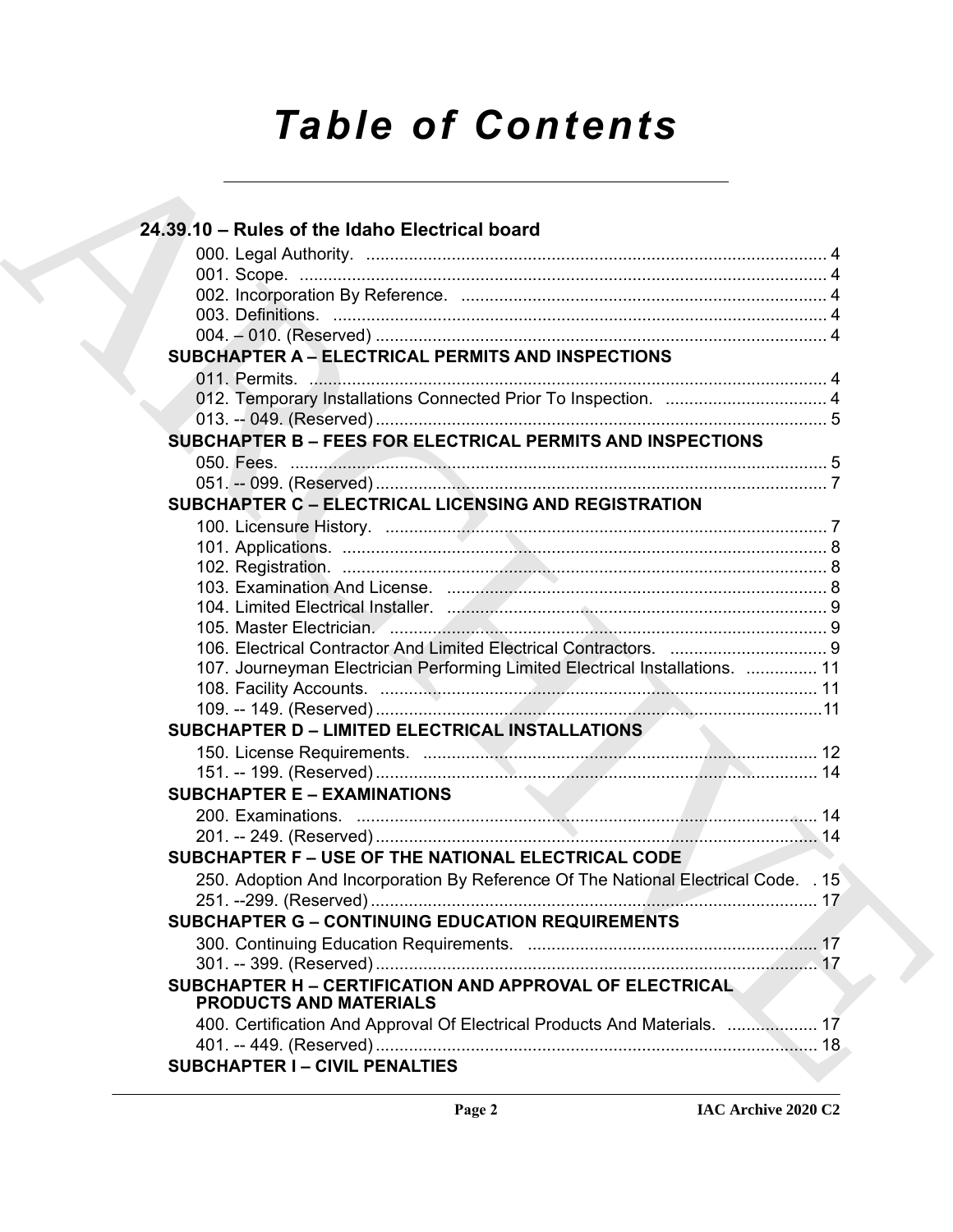### Table of Contents (cont'd)

| 450. Civil Penalties. …………………………………………………………………………………… 18 |  |
|-----------------------------------------------------------|--|
|                                                           |  |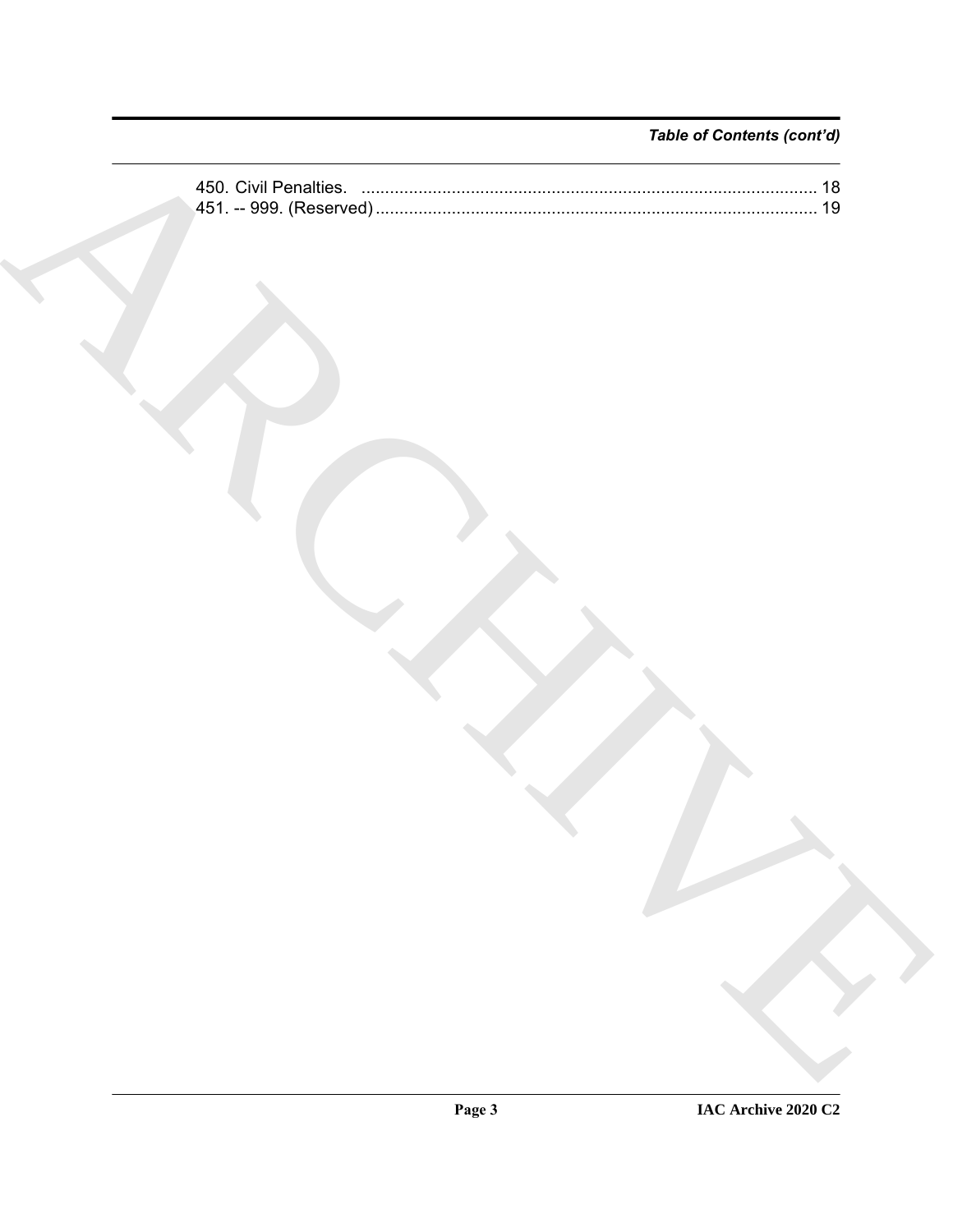#### **24.39.10 – RULES OF THE IDAHO ELECTRICAL BOARD**

#### <span id="page-3-14"></span><span id="page-3-1"></span><span id="page-3-0"></span>**000. LEGAL AUTHORITY.**

The rules are promulgated pursuant to Title 54, Chapter 10, Idaho Code. (7-1-21)T

#### <span id="page-3-19"></span><span id="page-3-2"></span>**001. SCOPE.**

The rules include criteria for the use of electrical permits for electrical installations, inspections, fees for licenses, continuing education, adoption of the National Electrical Code, and civil penalties. (7-1-21) continuing education, adoption of the National Electrical Code, and civil penalties.

#### <span id="page-3-13"></span><span id="page-3-3"></span>**002. INCORPORATION BY REFERENCE.**

The National Electrical Code, 2017 Edition, is incorporated by reference into these rules as further specified in Section 250. (7-1-21)T Section 250.  $(7-1-21)T$ 

#### <span id="page-3-9"></span><span id="page-3-4"></span>**003. DEFINITIONS.**

<span id="page-3-10"></span>**01. Associated Buildings**. All buildings, structures, and fixtures used for domestic purposes and in on with the primary or secondary residence, such as garages, sheds, barns, or shops.  $(7-1-21)$ connection with the primary or secondary residence, such as garages, sheds, barns, or shops.

<span id="page-3-11"></span>**02. Person**. Includes an individual, company, firm, partnership, corporation, association or other organization.

<span id="page-3-12"></span>**03. Recognized License**. A license from another jurisdiction that is recognized by the Board as requiring qualifications at least equal to the qualifications for a license contained in Title 54, Chapter 10, Idaho Code, and these rules. (7-1-21)T

#### <span id="page-3-6"></span><span id="page-3-5"></span>**004. – 010. (RESERVED)**

#### <span id="page-3-16"></span>**SUBCHAPTER A – ELECTRICAL PERMITS AND INSPECTIONS (Rules 011 through 049)**

#### <span id="page-3-15"></span><span id="page-3-7"></span>**011. PERMITS.**

Electrical permits shall be used only for the electrical installations identified in the permit application and for which said permit holder shall assume full responsibility. (7-1-21) said permit holder shall assume full responsibility.

**01. Completion of Installation**. For each installation made by a permit holder and coming under the provisions of Section 54-1001, Idaho Code, said permit holder or his authorized representative shall request a final inspection from the Division. (7-1-21)T

<span id="page-3-17"></span>**02. Permits and Inspections**. All electrical permits shall be purchased before work is commenced. Where the total cost of installation is unknown, the minimum permit fee as listed in the fee schedule of these rules applies. In all cases, payment of the total permit fee shall be made prior to a final inspection. (7-1-21)T

Permit holders with outstanding fines, violations, or unpaid permit fees recorded with the Division will not be allowed to purchase further electrical permits unless and until all outstanding fees due have been paid in full. (7-1-21)T full. (7-1-21)T

<span id="page-3-18"></span>**b.** No wiring or equipment may be concealed in any manner from access or sight until the work has been inspected and approved for cover by the electrical inspector. (7-1-21)T

The strength constraints in this 54, Chapter 10, kinks Core.<br>
0.1. SCOPE constraints in the strength of the strength of the strength of the strength of the strength of the strength of the strength of the strength of the s **03. Power Supply Company**. Pursuant to Section 54-1005, Idaho Code, a power supply company may connect and energize an electrical installation made by an electrical contractor without delay and before the installation has passed inspection if the contractor submits to the power supply company a copy of an electrical permit purchased by the contractor and the power supply company deems the connection and energization necessary to preserve life or property. The contractor shall request that the Division conduct an inspection on the next business day. (7-1-21)T day.  $(7-1-21)T$ 

#### <span id="page-3-20"></span><span id="page-3-8"></span>**012. TEMPORARY INSTALLATIONS CONNECTED PRIOR TO INSPECTION.**

Only a licensed electrical contractor may have a power supply company connect and energize a temporary service for construction prior to an inspection being performed. Any contractor energizing a temporary service prior to inspection shall assume full responsibility for the installation of the temporary service. A power supply company may only connect and energize a temporary service upon receipt of a copy of an electrical permit. (7-1-21)T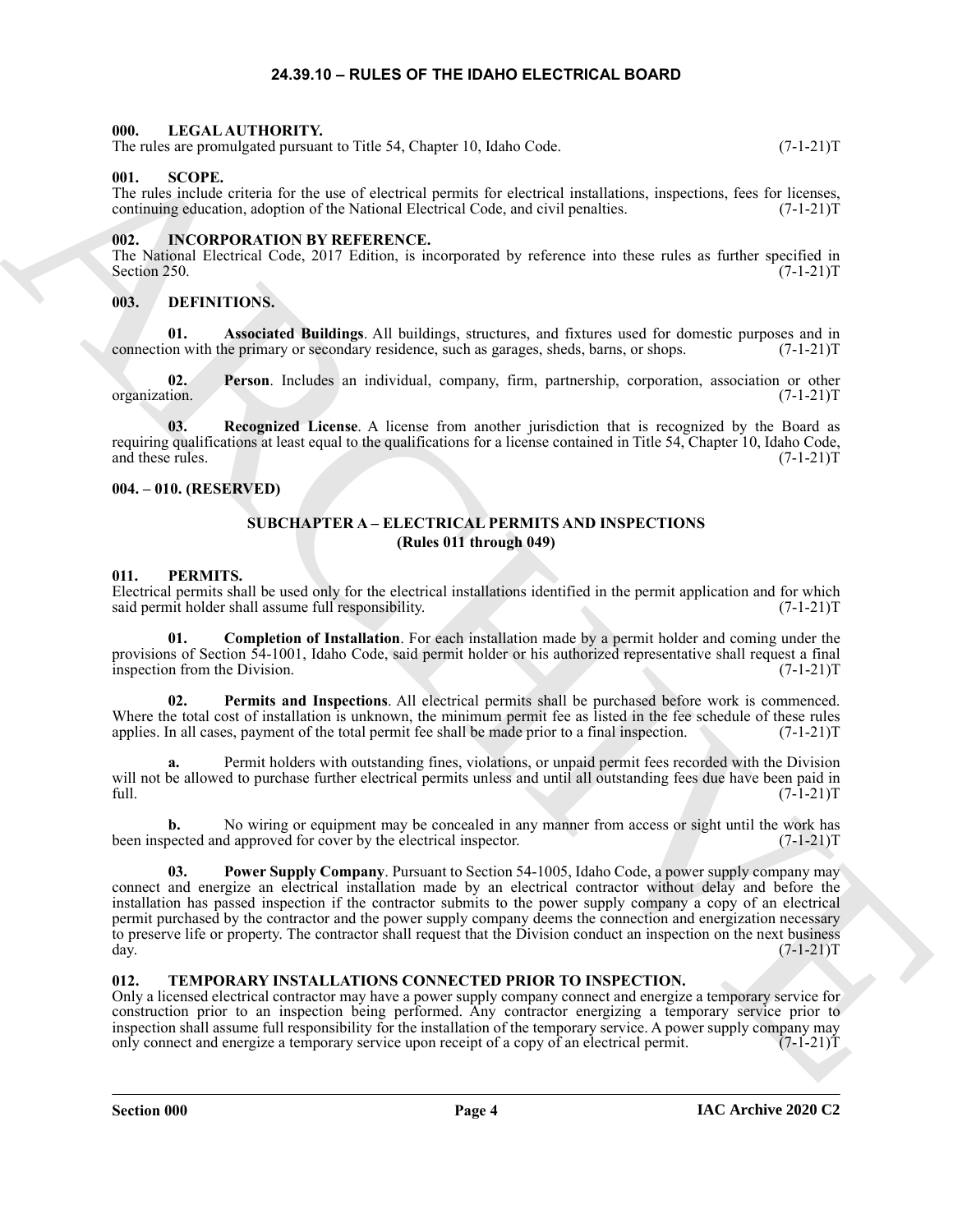#### <span id="page-4-1"></span><span id="page-4-0"></span>**013. -- 049. (RESERVED)**

#### <span id="page-4-9"></span><span id="page-4-3"></span>**SUBCHAPTER B – FEES FOR ELECTRICAL PERMITS AND INSPECTIONS (Rules 050 through 099)**

#### <span id="page-4-8"></span><span id="page-4-7"></span><span id="page-4-6"></span><span id="page-4-5"></span><span id="page-4-4"></span><span id="page-4-2"></span>**050. FEES.**

| <b>DOPL</b> - Idaho Electrical Board                                                                                                                                                                                                                                                                                                             |                | <b>Rules of the Idaho Electrical Board</b>                                                                                                                                                              |                                           |  |
|--------------------------------------------------------------------------------------------------------------------------------------------------------------------------------------------------------------------------------------------------------------------------------------------------------------------------------------------------|----------------|---------------------------------------------------------------------------------------------------------------------------------------------------------------------------------------------------------|-------------------------------------------|--|
| $013. - 049. (RESERVED)$                                                                                                                                                                                                                                                                                                                         |                |                                                                                                                                                                                                         |                                           |  |
|                                                                                                                                                                                                                                                                                                                                                  |                | <b>SUBCHAPTER B - FEES FOR ELECTRICAL PERMITS AND INSPECTIONS</b><br>(Rules 050 through 099)                                                                                                            |                                           |  |
| FEES.<br>050.<br>The type of permit a person may purchase is limited to the scope of work for which the person is licensed. $(7-1-21)$ T                                                                                                                                                                                                         |                |                                                                                                                                                                                                         |                                           |  |
| 01.<br>purposes only, for a period not to exceed one (1) year:                                                                                                                                                                                                                                                                                   |                | Temporary Construction Service (Temporary Power) Permit. To be installed for construction                                                                                                               | $(7-1-21)T$                               |  |
| Two hundred $(200)$ amp or less, one $(1)$ location: sixty-five dollars $(\$65)$ .<br>a.                                                                                                                                                                                                                                                         |                |                                                                                                                                                                                                         | $(7-1-21)T$                               |  |
| b.<br>Commercial) Permit, of these rules.<br>02.                                                                                                                                                                                                                                                                                                 |                | All others to be calculated using Subsection 050.06, Other Installation (Including Industrial and<br>New Residential. Includes associated buildings with wiring being constructed on each property.     | $(7-1-21)T$                               |  |
|                                                                                                                                                                                                                                                                                                                                                  |                | New - One-Family Dwellings                                                                                                                                                                              |                                           |  |
| Up to 1,500 square feet of living space                                                                                                                                                                                                                                                                                                          |                | \$130                                                                                                                                                                                                   |                                           |  |
| 1,501 to 2,500 square feet of living space                                                                                                                                                                                                                                                                                                       |                | \$195                                                                                                                                                                                                   |                                           |  |
| 2,501 to 3,500 square feet of living space                                                                                                                                                                                                                                                                                                       | $\blacksquare$ | \$260                                                                                                                                                                                                   |                                           |  |
| 3,501 to 4,500 square feet of living space                                                                                                                                                                                                                                                                                                       |                | \$325                                                                                                                                                                                                   |                                           |  |
| Over 4,500 square feet of living space                                                                                                                                                                                                                                                                                                           |                | \$325 plus \$65 for each additional 1,000 square<br>feet or portion thereof                                                                                                                             |                                           |  |
| New - Two- and Multi-Family Dwellings                                                                                                                                                                                                                                                                                                            |                |                                                                                                                                                                                                         |                                           |  |
| Two-family dwellings                                                                                                                                                                                                                                                                                                                             |                | \$260                                                                                                                                                                                                   |                                           |  |
| Multi-family dwellings                                                                                                                                                                                                                                                                                                                           |                | \$130 per building plus \$65 per unit                                                                                                                                                                   |                                           |  |
| a.<br>branch circuit up to the maximum of the corresponding square footage of the dwelling unit.<br>dollars (\$65) for each trip to inspect. (For all other installations of spas, hot tubs, hydro massage tubs, and swimming<br>pools, use Subsection 050.06, Other Installation (including Industrial and Commercial) Permit, of these rules.) |                | Existing dwelling unit permit: sixty-five dollars (\$65) plus ten dollars (\$10) for each additional<br>Residential Dwelling unit spa, hot tub, hydro massage tub, and swimming pool permit: sixty-five | $(7-1-21)T$<br>$(7-1-21)T$<br>$(7-1-21)T$ |  |
| 03.<br>construction permit, or heat/ventilating/air conditioning permit with no additional wiring: sixty-five dollars (\$65).                                                                                                                                                                                                                    |                | Residential Space Heating and Air Conditioning. When not part of a new residential                                                                                                                      | $(7-1-21)T$                               |  |
| 04.<br>Irrigation, Sewage) -- Each Motor Permit, of these rules.                                                                                                                                                                                                                                                                                 |                | Domestic Water Pump Permit. See Subsection 050.06 - Pump (Water, Domestic Water,                                                                                                                        | $(7-1-21)T$                               |  |
| 05.<br>each additional circuit. Mobile home and RV parks for distribution wiring including pedestal, service conductors and<br>lot supply to individual units come under Subsection 050.06, Other Installation (Including Industrial and<br>Commercial) Permit, of these rules.                                                                  |                | Mobile/Manufactured Home Permit. Sixty-five dollars (\$65) basic fee plus ten dollars (\$10) for                                                                                                        | $(7-1-21)T$                               |  |
| 06.<br>section apply to any and all installations not specifically mentioned elsewhere in this schedule. The electrical cost                                                                                                                                                                                                                     |                | Other Installation (Including Industrial and Commercial) Permit. The permit fees listed in this                                                                                                         |                                           |  |
|                                                                                                                                                                                                                                                                                                                                                  |                |                                                                                                                                                                                                         |                                           |  |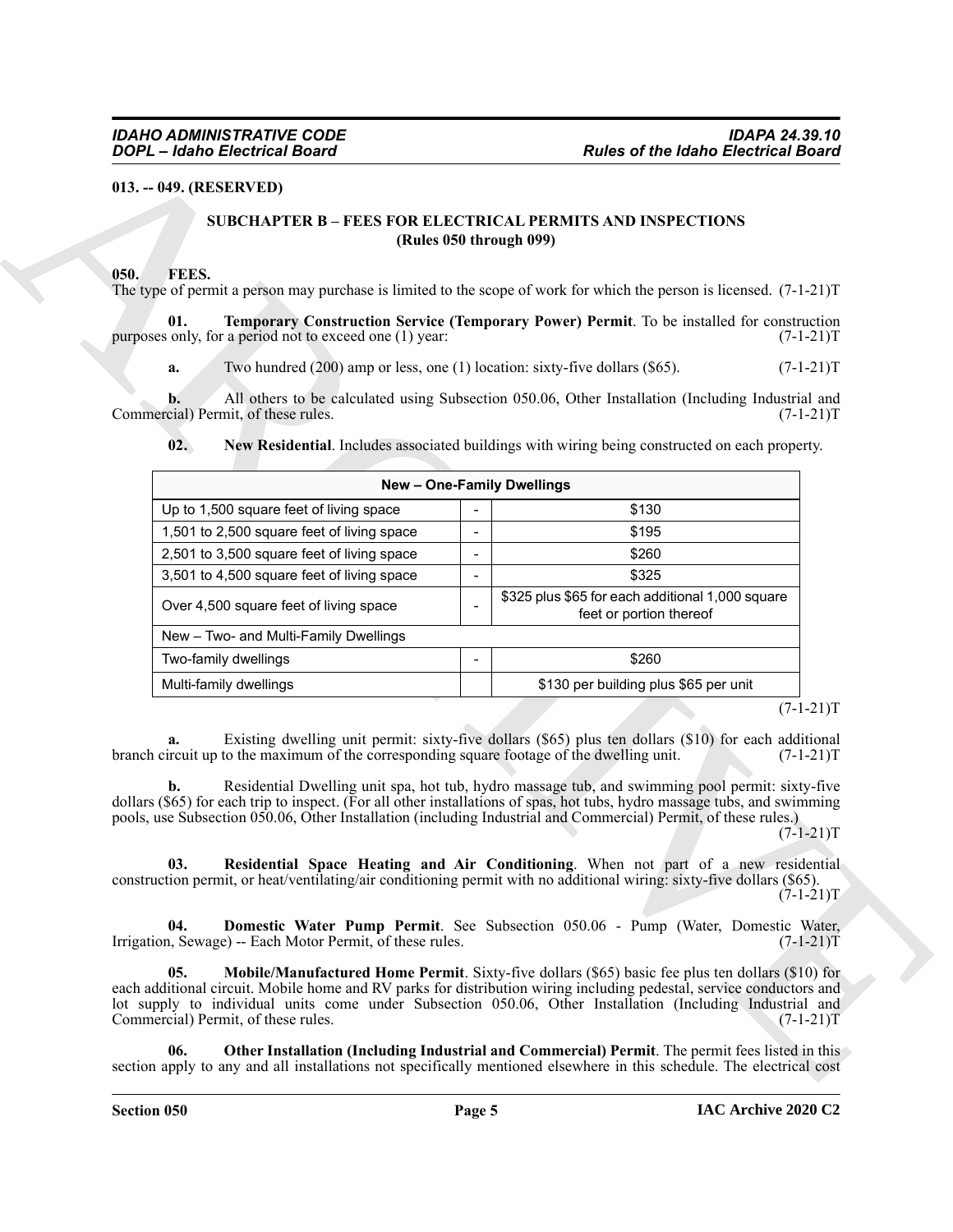shall be the cost to the owner of all labor charges and all other costs that are incurred to complete the installation of all wiring and equipment installed as part of the system, factory assembled industrial machinery to be operated by electrical energy shall not be included in calculating these fees.  $(7-1-21)$ electrical energy shall not be included in calculating these fees.

**a.** Wiring cost not exceeding ten thousand dollars (\$10,000): sixty dollars (\$60) plus two percent (2%) of total wiring cost. (7-1-21)T

**b.** Wiring cost over ten thousand dollars (\$10,000) but not exceeding one hundred thousand dollars (\$100,000): two hundred sixty dollars (\$260) plus one percent (1%) of wiring cost in excess of ten thousand dollars  $(310,000)$ .  $(7-1-21)$ T

Wiring cost over one hundred thousand dollars (\$100,000): one thousand one hundred sixty dollars (\$1,160) plus one-half of one percent (.5%) of the portion of wiring costs exceeding one hundred thousand dollars  $(3100,000)$ .  $(7-1-21)$ T

For C-1 and the Referred Road of the space of the space of the basic of the March English space of the School School School School School School School School School School School School School School School School School **d.** All fees calculated under this schedule must be calculated on the total wiring cost of the job, and this figure will be shown on the permit. The permit fees listed in this Subsection apply to all installations not specifically mentioned elsewhere in this schedule. The wiring cost shall be the cost to the owner of all labor charges and all wiring materials and equipment installed as part of the wiring system. When labor is performed by the owner, such labor cost shall be based upon the market value of said labor. For all owner-supplied, factory assembled electrical infrastructural equipment to be installed, the inspection will be based on one-half of one percent (.5%) of total cost of the equipment OR an hourly rate of one hundred thirty dollars (\$130) for the first hour of each inspection and sixty-five dollars (\$65) for each subsequent hour. Factory assembled machinery to be operated by electrical energy will not be included when calculating these fees. (7-1-21) energy will not be included when calculating these fees.

**e.** Small work not exceeding five hundred dollars (\$500) in cost and not involving a change in service ons: ten dollars (\$10). connections: ten dollars  $(\$10)$ .

|                                                                                                            | \$65  |  |  |  |  |
|------------------------------------------------------------------------------------------------------------|-------|--|--|--|--|
|                                                                                                            | \$95  |  |  |  |  |
|                                                                                                            | \$130 |  |  |  |  |
| For phase inverters and roto phase equipment, use<br>Subsection 050.06, in addition to the pump motor fee. |       |  |  |  |  |
|                                                                                                            |       |  |  |  |  |

**07. Pump (Water, Domestic Water, Irrigation, Sewage) -- Each Motor Permit**.

 $(7-1-21)T$ 

<span id="page-5-2"></span>**08. Electrically-Driven Irrigation Machine Permit**. Center Pivot: sixty-five dollars (\$65) plus ten dollars (\$10) per tower or drive motor. Other types: sixty-five dollars (\$65) plus ten dollars (\$10) per motor. (Note: No additional fee required for underground feeder). (7-1-21) No additional fee required for underground feeder).

<span id="page-5-1"></span>**Electric Sign and Outline Lighting Permit**. Electric signs: sixty-five dollars (\$65) per sign; sixty-five dollars (\$65) per each occupancy. (7-1-21) Outline lighting: sixty-five dollars  $(\$65)$  per each occupancy.

<span id="page-5-3"></span>**10. Requested Inspection Permit**. A base fee of sixty-five dollars (\$65) plus an additional sixty-five dollars (\$65) for each hour, or portion thereof, in excess of one (1) hour including travel time. Out-of-state travel expenses shall be paid by the requesting party.  $(7-1-21)$ expenses shall be paid by the requesting party.

<span id="page-5-0"></span>**11. Additional Fees and Reinspection Fees**. A base fee of sixty-five dollars (\$65) plus an additional sixty-five dollars (\$65) for each additional hour, or portion thereof, in excess of one (1) hour including travel time, shall also be paid before approval of the installation if the following services and trips to inspect are necessary:

 $(7-1-21)T$ 

**a.** Permit holder had given notice to the inspector that the work is ready for inspection when it was  $\blacksquare$  not.  $(7-1-21)$ T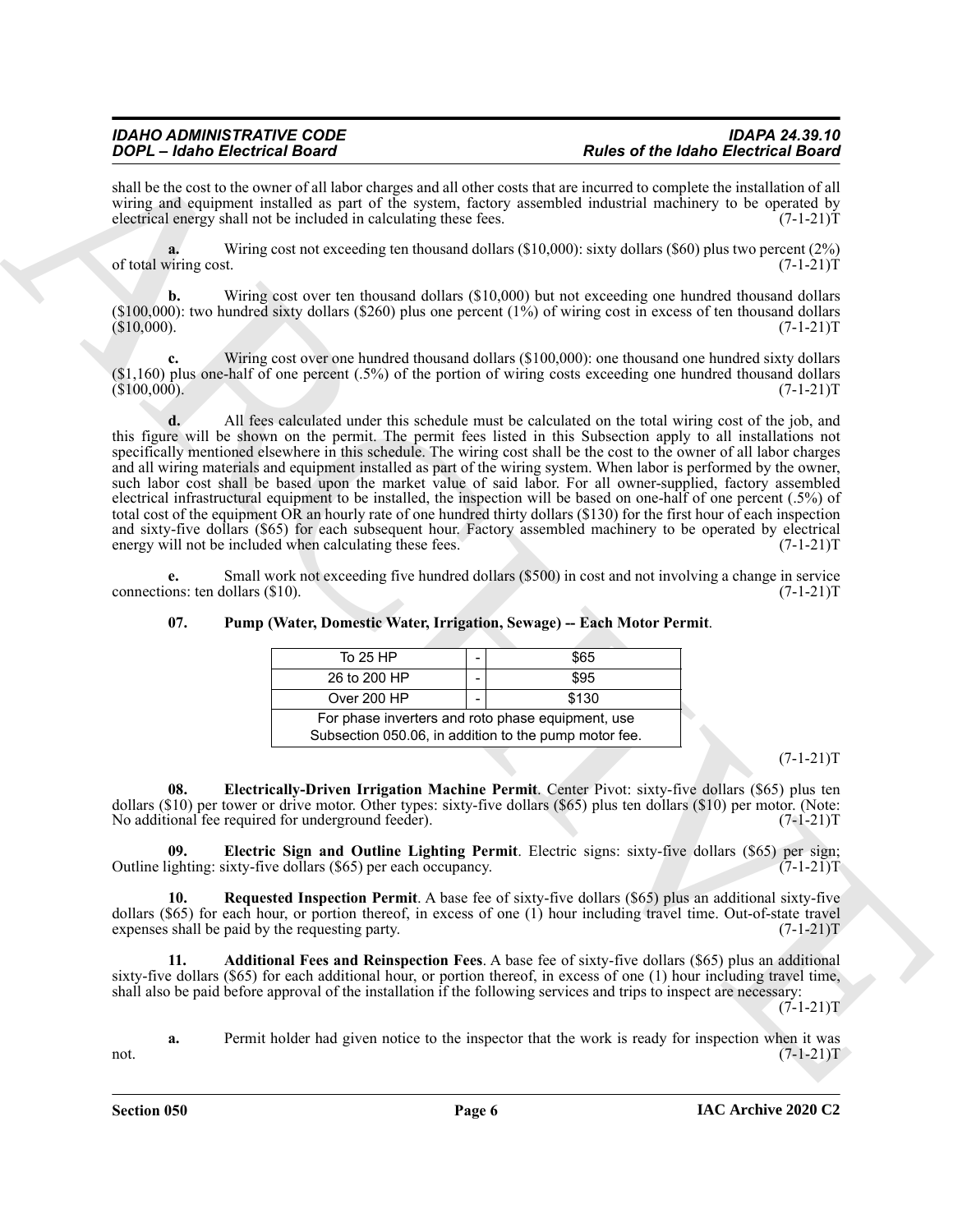**b.** Permit holder has not clearly or correctly given the location of the installation either by directions, maps, coordinates, or correct address and posting a copy of the permit at the service or other conspicuous location on the property or the inspector cannot gain access to make the inspection. (7-1-21) the property or the inspector cannot gain access to make the inspection.

**c.** Corrections required by the inspector as a result of the submitter improperly responding to a e notice.  $(7-1-21)T$ corrective notice.

<span id="page-6-5"></span>**d.** Removing a red tag from the jobsite. (7-1-21)T

**e.** Reinspection because corrections have not been made in the prescribed time, unless an extension requested and granted.  $(7-1-21)T$ has been requested and granted.

**12. No Permit**. Failure to purchase a permit before work is commenced, may result in the imposition of a double permit fee. (7-1-21)T

<span id="page-6-6"></span>**13. Plan Check Fee**. Sixty-five dollars (\$65) minimum for one (1) hour or less. Over one (1) hour: sixty-five dollars (\$65) plus sixty-five dollars (\$65) for each hour, or portion thereof, in excess of one (1) hour.

 $(7-1-21)T$ 

<span id="page-6-4"></span>**14. Fees for Temporary Amusement/Industry Electrical Inspections**. Each time a ride, concession, or generator is set up: sixty-five dollars (\$65) base fee plus ten dollars (\$10) for each ride, concession, or generator.  $(7-1-21)T$ 

<span id="page-6-8"></span><span id="page-6-3"></span>**15. Expiration of Permits**. Every permit issued shall expire by limitation and become null and void after three hundred sixty-five (365) days from the purchase date. A permit may be renewed for an additional year upon receipt of Division approval and sixty-five dollars (\$65) renewal fee.  $(7-1-21)$ upon receipt of Division approval and sixty-five dollars  $(\$65)$  renewal fee.

**From the Control Board control Board control Board control Board control Board control Board control Board control Board control Board control Board control Board control Board control Board control Board control Board c 16. Transferring a Permit**. A permit may be transferred to another eligible party if such party provides to the Division written authorization signed and notarized by the original permit holder consenting to the transfer itself and assignment of all the responsibilities and conditions incorporated into the original permit issuance. A permit may be transferred to the owner of the property on which the electrical work is to be performed and for which the permit was issued, or such owner's designated legal agent, in cases where such owner has terminated his legal relationship with the electrical contractor who originally obtained the permit. An administrative fee in the amount of forty-five dollars (\$45) for the transfer of the permit shall be assessed by the Division. (7-1-2 amount of forty-five dollars (\$45) for the transfer of the permit shall be assessed by the Division.

<span id="page-6-7"></span>**17. Refunds of Permits**. The administrator of the Division may authorize a refund for any permit fee he following bases:  $(7-1-21)T$ paid on the following bases:

**a.** The administrator may authorize a refund of the entire permit fee paid when no work has been performed related to the installations or electrical work covered by a permit issued by the Division. A lesser amount up to fifty percent (50%) of the permit fee amount may be refunded if work has commenced and the project is less than fifty percent (50%) complete as determined by the Division; and (7-1-21)T

**b.** The administrator cannot authorize a refund of any permit fee paid except upon written application for such filed by the original permit holder or the property owner's representative not less than one hundred eighty  $(180)$  days after the date the permit was issued.  $(7-1-21)$ T

#### <span id="page-6-1"></span><span id="page-6-0"></span>**051. -- 099. (RESERVED)**

#### **SUBCHAPTER C – ELECTRICAL LICENSING AND REGISTRATION (Rules 100 through 149)**

#### <span id="page-6-9"></span><span id="page-6-2"></span>**100. LICENSURE HISTORY.**

An applicant for any registration or license who has previously obtained a Recognized License as a journeyman, master, or limited installer shall upon application to the Division disclose such license and provide sufficient proof thereof. (7-1-21)T  $t$  thereof.  $(7-1-21)$ T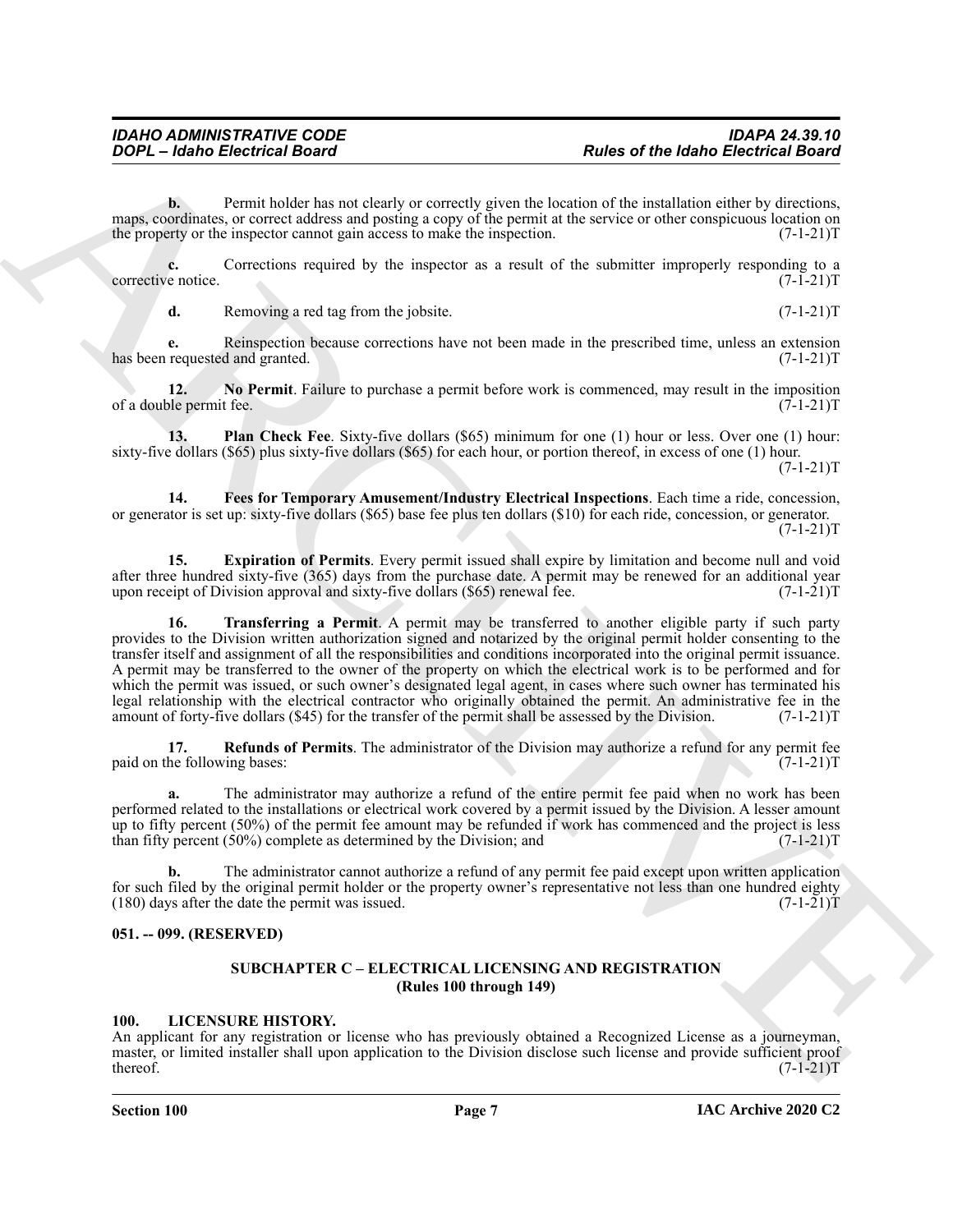#### <span id="page-7-3"></span><span id="page-7-0"></span>**101. APPLICATIONS.**

<span id="page-7-4"></span>**01. Application Form**. Each applicant shall properly complete and submit the applicable form, giving all pertinent information and obtaining notarization of all signatures.  $(7-I-21)\bar{T}$ 

<span id="page-7-5"></span>**02. Examination and Licensure Approval**. The Division must approve each application before examination and licensure. An applicant who does not take the applicable examination within ninety (90) days of the date of approval must reapply. (7-1-21)T

<span id="page-7-6"></span>**03. License**. An applicant who does not purchase a license within ninety (90) days of successful completion of the applicable examination must reapply and obtain approval again. Applicants who have taken and passed the applicable exam within three hundred sixty-five (365) days of purchasing a license will not be required to be re-examined. (7-1-21)T

<span id="page-7-7"></span>**04. License or Registration Period**. The license or registration period set forth in Section 54-1008, Idaho Code, for each license or registration shall begin upon satisfaction of the applicable fee provided in Section 54- 1013, Idaho Code.

#### <span id="page-7-11"></span><span id="page-7-1"></span>**102. REGISTRATION.**

<span id="page-7-12"></span>**01. Registration Requirements**. To become an apprentice or limited electrical trainee, a person shall comply with Section 54-1010(3) or 54-1010(4), Idaho Code. Each apprentice or limited electrical trainee shall carry a current Registration Certificate while performing electrical work and present the Registration Certificate upon request for examination. (7-1-21)T request for examination.

**02. Renewal Requirements**. To renew a registration, the registrant shall submit evidence demonstrating the registrant has successfully completed one (1) of the following during the prior registration period:  $(7-1-21)T$ 

<span id="page-7-13"></span>**a.** At least twenty-four (24) hours of a Board-approved sequence of instruction.  $(7-1-21)$ T

**b.** Continuation training, defined as eight (8) hours of NFPA 70E training and sixteen (16) hours of code-update training, code-related training, or industry-related training. (7-1-21)T

<span id="page-7-9"></span><span id="page-7-8"></span>**c.** There are no renewal requirements for limited electrical trainees. (7-1-21)T

#### <span id="page-7-2"></span>**103. EXAMINATION AND LICENSE.**

**01. Examination Requirements**. To take the journeyman examination, an applicant will submit demonstrating the completion of one (1) of the following:  $(7-1-21)$ evidence demonstrating the completion of one  $(1)$  of the following:

Four (4) years of a sequence of instruction approved by the Board and the Idaho Division of Career-Technical Education and three (3) years, defined as a minimum of six thousand (6,000) hours, of work experience under the constant on-the-job supervision and training of a journeyman electrician.  $(7-1-21)$ T experience under the constant on-the-job supervision and training of a journeyman electrician.

For the theorem is the same of the theorem is a system and property complete and some and systems is a system of the same of the same of the same of the same of the same of the same of the same of the same of the same of Eight (8) years, defined as a minimum of sixteen thousand (16,000) hours, of work experience in accordance with the requirements of the jurisdiction in which the applicant obtained the experience. Verification of work experience shall consist of a notarized letter from each employer with which the applicant obtained the experience. (7-1-21)T experience. (7-1-21)T

#### <span id="page-7-10"></span>**02. License Requirements**. (7-1-21)T

**a.** To obtain a provisional journeyman license, an applicant shall submit to the Division evidence demonstrating the applicant has successfully completed eight (8) years, defined as a minimum of sixteen thousand (16,000) hours, of work experience in accordance with the requirements of the jurisdiction in which the applicant obtained the experience. Verification of work experience shall consist of a notarized letter from each employer or the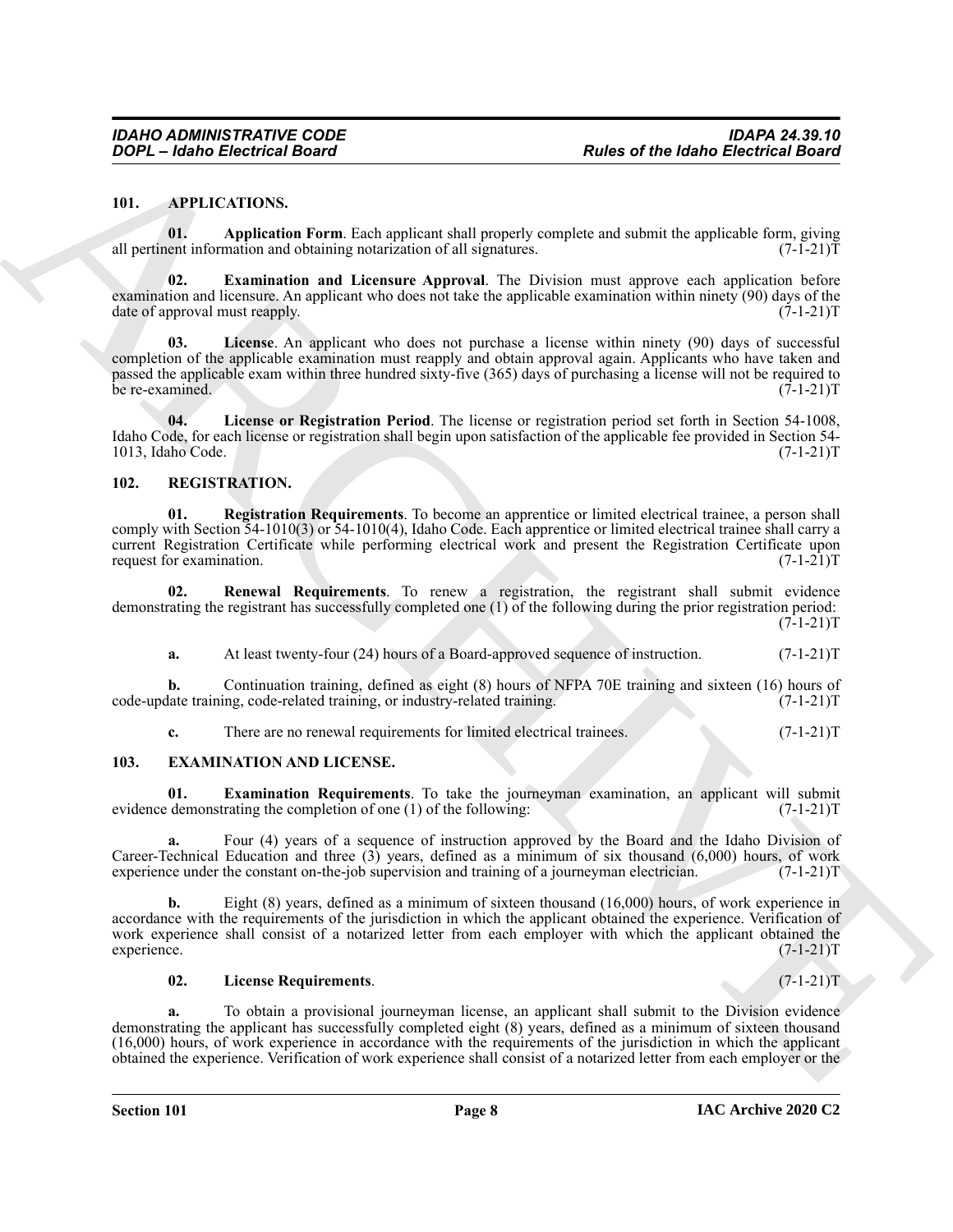employer's Master or Journeyman electrician with which the applicant obtained the experience. If signed by a Master or Journeyman electrician, proof of concurrent employment is required. (7-1-21) or Journeyman electrician, proof of concurrent employment is required.

**b.** To obtain a journeyman license, an applicant shall submit evidence demonstrating they passed the journeyman examination; and (7-1-21)T

i. Four (4) years, defined as a minimum of eight thousand  $(8,000)$  hours, of work experience under tant on-the-job supervision and training of a journeyman electrician; or  $(7-1-21)$ the constant on-the-job supervision and training of a journeyman electrician; or

ii. Eight (8) years, defined as a minimum of sixteen thousand (16,000) hours, of work experience in accordance with the requirements of the jurisdiction in which the applicant obtained the experience. (7-1-21)T

**c.** To obtain a journeyman license, an applicant with a Recognized License shall comply with Section (5), Idaho Code, and submit evidence demonstrating: (7-1-21) 54-1007(5), Idaho Code, and submit evidence demonstrating:

i. The applicant's Recognized License is current, active, and in good standing; and (7-1-21)T

<span id="page-8-5"></span>ii. The applicant obtained the Recognized License by testing from the issuing jurisdiction. (7-1-21)T

**03. Unacceptable Work Experience**. The Division will not accept work experience in appliance repair, motor winding, or communications to meet the requirements to take the journeyman examination or obtain a provisional journeyman or journeyman license. provisional journeyman or journeyman license.

#### <span id="page-8-6"></span><span id="page-8-0"></span>**104. LIMITED ELECTRICAL INSTALLER.**

Fourth-Electric Research Control is a presentation of the state of the debt Electric Research Control in the state of the state of the state of the state of the state of the state of the state of the state of the state of To qualify for testing as a limited electrical installer an applicant shall be required to work not less than two (2) years, defined as a minimum of four thousand (4,000) hours of work experience, under the constant on-the-job supervision of a limited electrical installer of the same limited category, or show equivalent requirements have been met in compliance with the requirements of the state in which the experience was received. Experience gained while engaged in the practice of a limited electrical installer or trainee not be considered towards the satisfaction of the minimum experience requirements for licensing as a journeyman electrician. (7-1-21)T

#### <span id="page-8-7"></span><span id="page-8-1"></span>**105. MASTER ELECTRICIAN.**

An applicant for a master license must have at least four (4) years' experience as a licensed journeyman as provided in Section 54-1007, Idaho Code. Upon approval, the applicant may apply to take the examination. Upon passing the examination, the applicant must remit the required fee for the issuance of a master license. A person holding a current master license is not be required to hold a journeyman license. (7-1-21)T

#### <span id="page-8-2"></span>**106. ELECTRICAL CONTRACTOR AND LIMITED ELECTRICAL CONTRACTORS.**

#### <span id="page-8-4"></span><span id="page-8-3"></span>**01. Qualifications for Contractors**. (7-1-21)T

**a.** On and after July 1, 2008, except as hereinafter provided, any person shall be eligible to apply for a providently for a provided and interest  $(7-1-21)$ T contractor license upon the following requirements:

Applicant shall have at least one (1) full-time employee who holds a valid master license or limited electrical installer license for limited electrical contractors issued by the Division. Licensed contractors who are current and active prior to July 1, 2008, shall not be required to have a master or limited electrical installer as the supervising electrician until a new supervising electrician is designated. A master license or limited electrical installer license will be required for a new supervising electrician designated after July 1, 2008. (7-1-21)T

ii. The master or limited electrical installer shall be designated the supervising electrician and shall be available during working hours to carry out the duties of supervising, as set forth herein, and who will be responsible for supervision of electrical installations made by said contractor as provided by Section 54-1010, Idaho Code.

 $(7-1-21)T$ 

An individual contractor may act as his own supervising master electrician or limited electrical installer upon the condition that he holds a valid master electrician license or limited electrical installer license.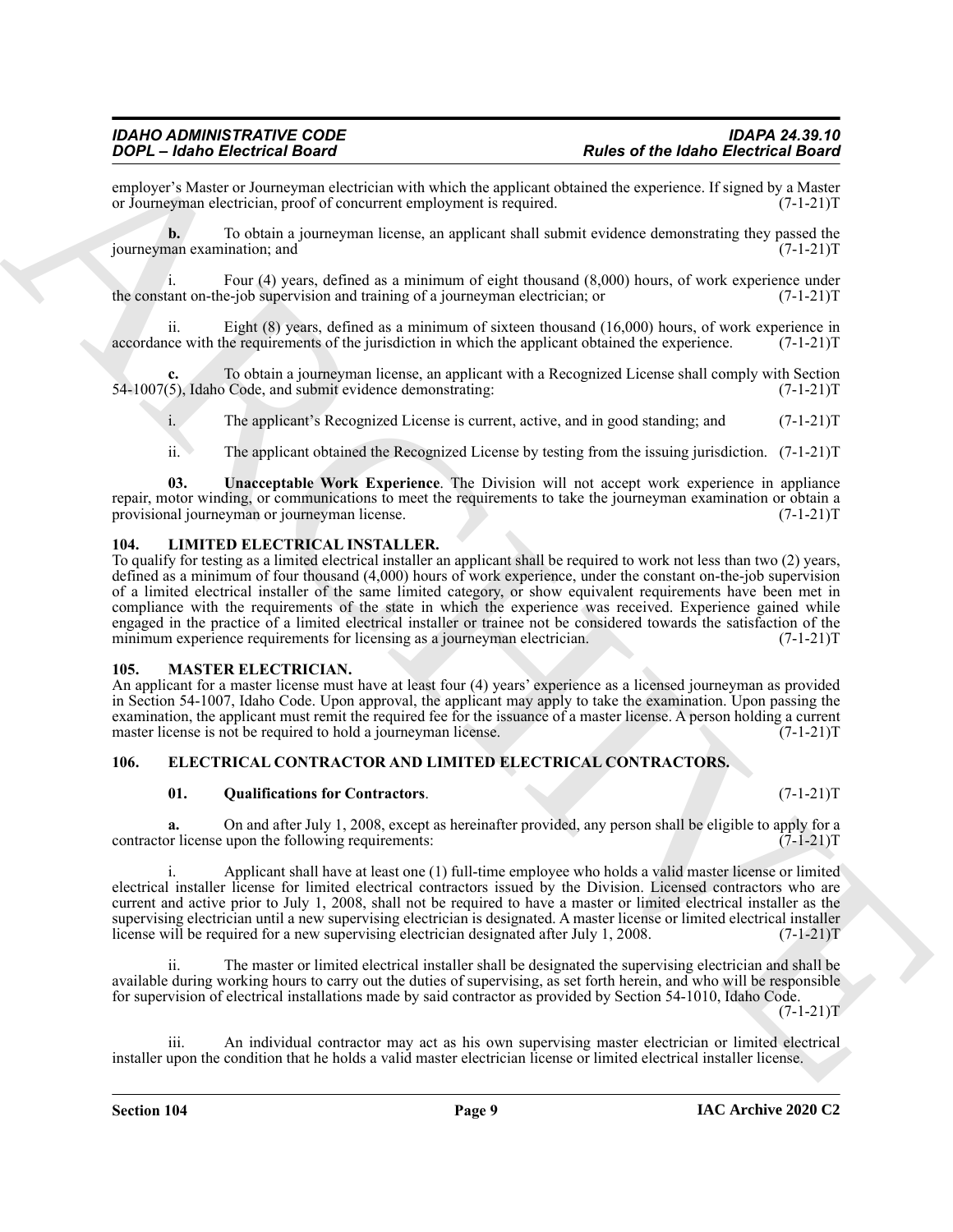#### $(7-1-21)T$

iv. Applicant or its designee must pass a contractor examination administered by the Division. Any applicant which purports to be a non-individual (such as, corporation, partnership, company, firm, or association), must designate in writing an individual to represent it for examination purposes. Any such designee shall be a fulltime supervisory employee and may not represent any other applicant for a contractor's license.  $(7-1-21)T$ 

Follows Electrics I Board<br>
2006 C = 1640 to the state and the state and the state and the state and the state and the state and the state and the state and the state and the state and the state and the state and the state **b.** Any person designated under Paragraph 106.01.a. of these rules, and the contractor he represents, shall each notify the Division in writing if the supervising electrician or the designee's working relationship with the contractor has been terminated within ten (10) days of the date of termination. If the supervising electrician or the designee's relationship with the contractor is terminated, the contractor's license is void within ninety (90) days unless another supervising electrician is qualified by the Division, or unless another duly qualified designee passes<br>the contractor's examination on behalf of the contractor, as applicable.  $(7-1-21)$ the contractor's examination on behalf of the contractor, as applicable.

<span id="page-9-3"></span>**02.** Required Signatures on Application. An application for a contractor license shall be signed by the applicant or by the official representative of the partnership, company, firm, association, or corporation making the application countersigned by the supervising electrician. (7-1-21) the application countersigned by the supervising electrician.

<span id="page-9-0"></span>**Electrical Contracting Work Defined**. A contractor license issued by the Division must be acting or attempting to act as a contractor in Idaho. (7-1-21) obtained prior to acting or attempting to act as a contractor in Idaho.

**a.** Contracting work includes electrical maintenance or repair work, in addition to new electrical ons, unless such work is expressly exempted by Section 54-1016, Idaho Code.  $(7-1-21)$ T installations, unless such work is expressly exempted by Section 54-1016, Idaho Code.

**b.** Any person or entity performing or offering to perform contracting services, including, but not limited to, advertising or submitting a bid shall be considered as acting or attempting to act as a contractor and shall be required to be licensed. Advertising includes, but is not limited to: newspaper, telephone directory, community flier ads or notices, telephone, television, radio, internet, business card, or door-to-door solicitations. (7-1-21)T

**c.** Any person or entity, not otherwise exempt, who performs or offers to perform contracting work, is a contractor, whether or not any compensation is received. (7-1-21) acting as a contractor, whether or not any compensation is received.

**d.** Registered general contractors who submit a bid on a multi-trade construction project that includes a licensed electrical contractor's pricing shall not be considered as acting or attempting to act as an electrical contractor. (7-1-21)T contractor. (7-1-21)T

<span id="page-9-1"></span>**04. Previous Revocation**. Any applicant for a contractor license who has previously had his contractor license revoked for cause, as provided by Section 54-1009, Idaho Code, shall be considered as unfit and unqualified to receive a new contractor license so long as such cause for revocation is continuing and of such nature that correction can be made by the applicant.  $(7-1-21)T$ correction can be made by the applicant.

**05. Reviving an Expired License**. Any applicant for a contractor license who has allowed his license to expire and seeks to revive it under the provisions of Section 54-1013, Idaho Code, may be denied a license as unfit and unqualified if, while operating under the license prior to expiration, he violates any of the laws or rules applicable to contractors. (7-1-21)T to contractors.  $(7-1-21)T$ 

#### <span id="page-9-4"></span><span id="page-9-2"></span>**06. Qualification and Duties for Supervising Electrician**. (7-1-21)T

**a.** A master electrician, journeyman, or limited electrical installer shall not be considered as qualified to countersign a contractor license application as the supervising electrician, nor shall said application be approved if he does countersign said application as the supervising electrician, if said individual has had his Idaho contractor license revoked for cause under Section 54-1009, Idaho Code. (7-1-21)T

**b.** A supervising electrician shall not countersign for more than one (1) contractor. (7-1-21)T

**c.** A journeyman who is a full-time employee of a company, corporation, firm or association with a facility account may sign as supervising journeyman for that facility account in addition to signing as supervising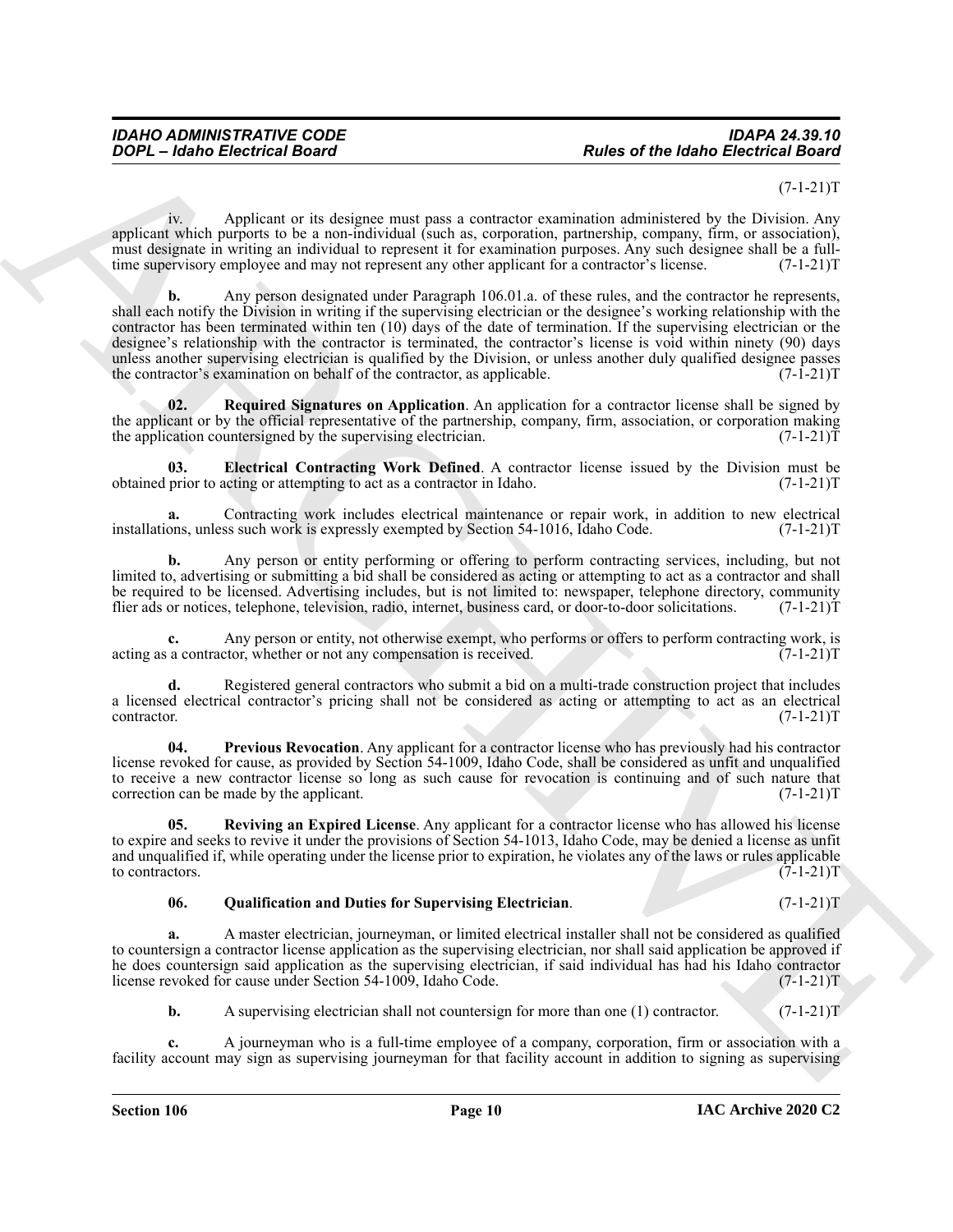## *IDAHO ADMINISTRATIVE CODE IDAPA 24.39.10*

journeyman for his own contractor's license so long as the journeyman is listed as the owner and complies with the provisions of Paragraphs 106.01.a. and 01.b. of these rules. (7-1-21) provisions of Paragraphs 106.01.a. and 01.b. of these rules.

**d.** Duties include: assuring that all electrical work substantially complies with the National Electrical Code and other electrical installation laws and rules of the state, and that proper electrical safety procedures are followed; assuring that all electrical labels, permits, and licenses required to perform electrical work are used; assuring compliance with correction notices issued by the Division. (7-1-21) assuring compliance with correction notices issued by the Division.

<span id="page-10-5"></span>**07. Failure to Correct Defects in Electrical Installations**. If a supervising electrician countersigns a contractor license application pursuant to Subsection 106.02 of these rules and thereafter willfully fails to correct defects in electrical installations he made or supervised, and such defects are within his power to correct and are not the fault of the contractor, then the Division shall have the power to suspend or revoke said supervising electrician's license pursuant to Section 54-1009. Idaho Code. (7-1-21) license pursuant to Section 54-1009, Idaho Code.

<span id="page-10-6"></span>**08.** Overcharging of Fees. It shall be grounds for suspension or revocation of a contractor license if he charges and collects from the property owner a permit or inspection fee which is higher than the fee actually in effect at the time of such charging and collection, pursuant to the current Laws and Rules of the Division, and the fee<br>remitted by the contractor to the Division is less than the fee actually charged and collected by him. (7-1-2 remitted by the contractor to the Division is less than the fee actually charged and collected by him.

<span id="page-10-4"></span>**09. Direct Supervision and Training**. It shall be the responsibility of the employing contractor to ensure that each apprentice, trainee, and provisional journeyman perform electrical work only under the constant on-<br>the-job supervision and training of a journeyman or installer. (7-1-21) the-job supervision and training of a journeyman or installer.

**a.** Journeyman-to-Apprentice Ratio. One (1) journeyman shall not supervise more than four (4) apprentices performing electrical work on one and two-family dwelling units. One (1) journeyman shall not supervise and train more than two (2) apprentices performing electrical work on all other types of electrical installations.

 $(7-1-21)T$ 

Four-Learning Reservoir Reservoir Reservoir Reservoir Reservoir Reservoir Reservoir Reservoir Reservoir Reservoir Reservoir Reservoir Reservoir Reservoir Reservoir Reservoir Reservoir Reservoir Reservoir Reservoir Reservo **b.** Any electrical contractor violating the journeyman-to-apprentice ratio established in Paragraph 106.09.a. of these rules is presumed to be in violation of the direct supervision requirement of Section 54-1010(1), Idaho Code, and the constant on-the-job supervision requirement of Section 54-1003A(3), Idaho Code. The journeyman-to-apprentice ratio established herein these rules may be adjusted on a case-by-case basis by a showing by an electrical contractor of special circumstances that are peculiar to the work done by that electrical contractor and that allow for effective supervision and training by each journeyman electrician. An electrical contractor must obtain permission from the Division to adjust the journeyman-to-apprentice ratio. Failure to comply with this requirement will be grounds for suspension or revocation of the electrical contractor's license. (7-1-21)T

#### <span id="page-10-8"></span><span id="page-10-0"></span>**107. JOURNEYMAN ELECTRICIAN PERFORMING LIMITED ELECTRICAL INSTALLATIONS.**

A journeyman electrician, as defined in Section 54-1003A(2), Idaho Code, is permitted to make any limited electrical installation if designated as the supervising electrician for a limited electrical contractor or performing limited electrical installations for an electrical contractor. (7-1-21)T

#### <span id="page-10-7"></span><span id="page-10-1"></span>**108. FACILITY ACCOUNTS.**

A facility employer account licensee, as defined by Section 54-1003A, Idaho Code, who uses licensed or registered employees to make installations coming under the provisions of Section 54-1001, Idaho Code, on the licensee's own premises, shall obtain a facility account license and purchase permits. Employees performing installations under a facility account shall be licensed journeymen, master, or registered apprentice electricians under the constant on-thejob supervision of a licensed journeyman or master as provided in Title 54, Chapter 10, Idaho Code. One (1) properly licensed journeyman or master shall be designated the supervising electrician for the facility account. Individuals employed as maintenance electricians may only perform electrical maintenance in accordance with Section 54-1016,<br>[7-1-21] Idaho Code. (7-1-21)T

#### <span id="page-10-3"></span><span id="page-10-2"></span>**109. -- 149. (RESERVED)**

#### **SUBCHAPTER D – LIMITED ELECTRICAL INSTALLATIONS (Rules 150 through 199)**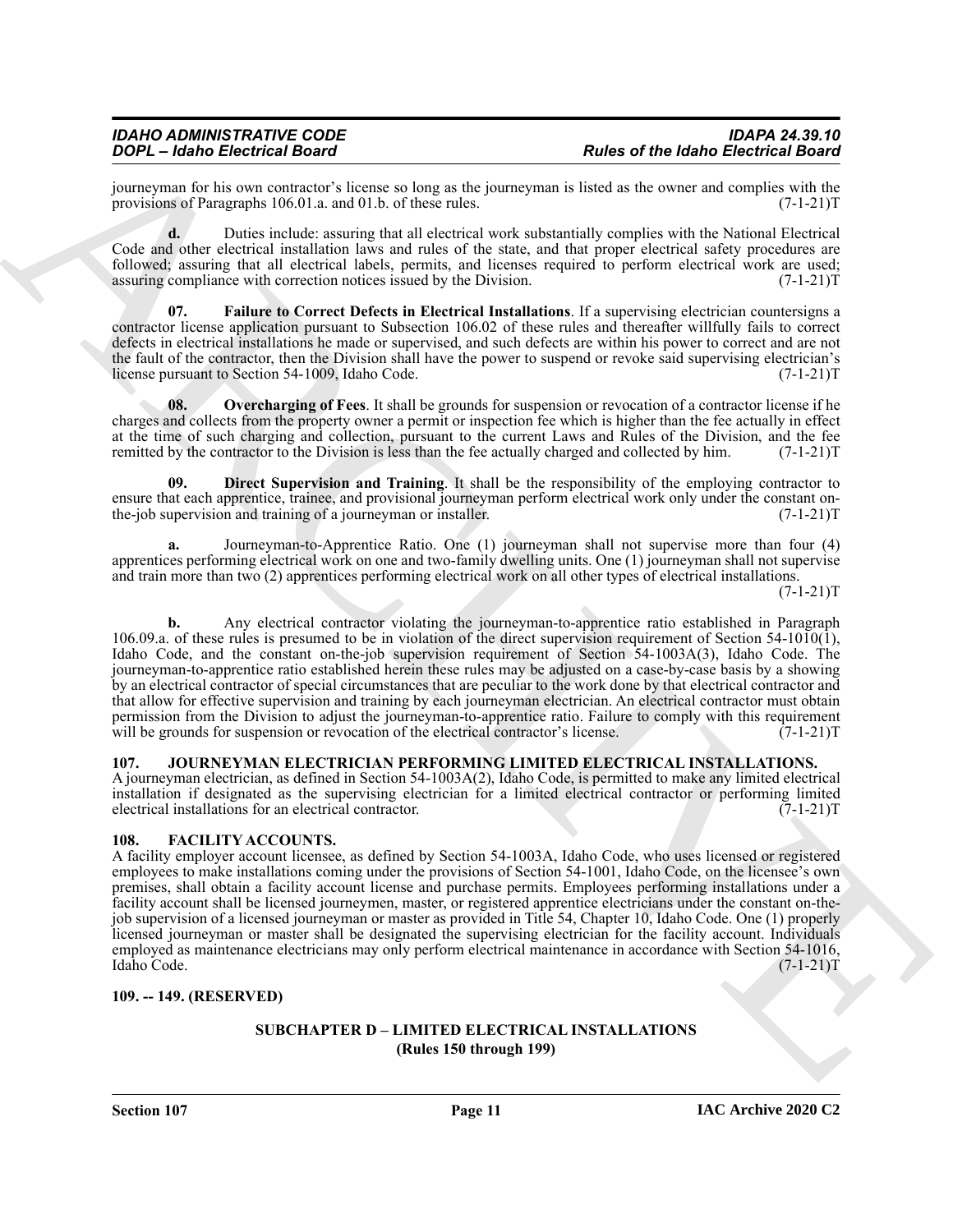#### *IDAHO ADMINISTRATIVE CODE IDAPA 24.39.10 DOPL – Idaho Electrical Board Rules of the Idaho Electrical Board*

#### <span id="page-11-5"></span><span id="page-11-0"></span>**150. LICENSE REQUIREMENTS.**

The following categories of electrical installations shall be considered limited electrical installations, the practice of which shall require an electrical contractor license or limited electrical contractor license and supervision by a<br>journeyman electrician, master electrician, or limited electrical installer: (7-1-21) journeyman electrician, master electrician, or limited electrical installer:

<span id="page-11-1"></span>**01. Elevator, Dumbwaiter, Escalator, or Moving-Walk Electrical**. Any person qualifying for and having in his possession a current elevator electrical license may install, maintain, repair, and replace equipment, controls, and wiring beyond the disconnect switch in the machine room of the elevator and pertaining directly to the operation and control thereof when located in the elevator shaft and machine room. He shall be employed by a licensed elevator electrical contractor or electrical contractor, and his installations shall be limited to this category. The holder of such limited license may only countersign a limited electrical contractor's license application as a supervising limited electrical installer for work within this category.  $(7-1-21)$ supervising limited electrical installer for work within this category.

<span id="page-11-4"></span>**Sign Electrical.** Any person qualifying for and having in his possession a current sign electrical license may install, maintain, repair, and replace equipment, controls, and wiring on the secondary side of sign disconnecting means; providing the disconnecting means is located on the sign or within sight therefrom. He shall be employed by a licensed sign electrical contractor or electrical contractor, and his installations shall be limited to this category. The holder of such limited license may only countersign a limited electrical contractor's license application as supervising limited electrical installer for work within this category.  $(7-1-21)$ T

#### <span id="page-11-3"></span>**03.** Manufacturing or Assembling Equipment. (7-1-21)T

**a.** A licensed limited electrical manufacturing or assembling equipment installer must be employed by a licensed limited electrical manufacturing or assembling equipment contractor or electrical contractor, and his installation shall be limited to this category. The holder of such limited license may only countersign a limited electrical contractor's license application as a supervising limited electrical installer for work within this category.  $(7-1-21)T$ 

For  $\frac{1}{2}$  and  $\frac{1}{2}$  and  $\frac{1}{2}$  and  $\frac{1}{2}$  and  $\frac{1}{2}$  and  $\frac{1}{2}$  and  $\frac{1}{2}$  and  $\frac{1}{2}$  and  $\frac{1}{2}$  and  $\frac{1}{2}$  and  $\frac{1}{2}$  and  $\frac{1}{2}$  and  $\frac{1}{2}$  and  $\frac{1}{2}$  and  $\frac{1}{2}$  and  $\frac{1}{2$ **b.** Any person licensed pursuant to Paragraph 153.03.a. of these rules may install, maintain, repair, and replace equipment, controls, and accessory wiring, integral to the specific equipment, on the load side of the equipment disconnecting means. Electrical service and feeder are to be installed by others. The licensee may also install circuitry in modules or fabricated enclosures for the purpose of connecting the necessary components which individually bear a label from a nationally recognized testing laboratory when such equipment is designed and manufactured for a specific job installation. All wiring completed shall meet all requirements of Title 54, Chapter 10, Idaho Code, all rules promulgated pursuant thereto, and the most current edition of the National Electrical Code.

 $(7-1-21)T$ 

**c.** Subsection 153.03 of these rules does not apply to a limited electrical manufacturing or assembling equipment installer installing electrical wiring, equipment, and apparatus in modular buildings as that term is defined in Section 39-4105, Idaho Code. Only journeyman electricians and electrical apprentices, employed by an electrical contractor, may perform such installations. (7-1-21)T

#### <span id="page-11-2"></span>**04. Limited Energy Electrical**. (7-1-21)T

**a.** Limited energy systems are defined as fire and security alarm systems, class 2 and class 3 signaling circuits, key card operators, nurse call systems, motor and electrical apparatus controls and other limited energy applications covered by the NEC. (7-1-21)T

**b.** Limited energy systems do not include, and no license of any type is required for, the installation of landscape sprinkler controls or communication circuits, wires and apparatus that include telephone systems, telegraph facilities, outside wiring for fire and security alarm systems which are used for communication purposes, and central station systems of a similar nature, PBX systems, audio-visual and sound systems, public address and intercom systems, data communication systems, radio and television systems, antenna systems and other similar systems.

 $(7-1-21)T$ 

**c.** Unless exempted by Section 54-1016, Idaho Code, any person who installs, maintains, replaces or repairs electrical wiring and equipment for limited energy systems in facilities other than one (1) or two (2) family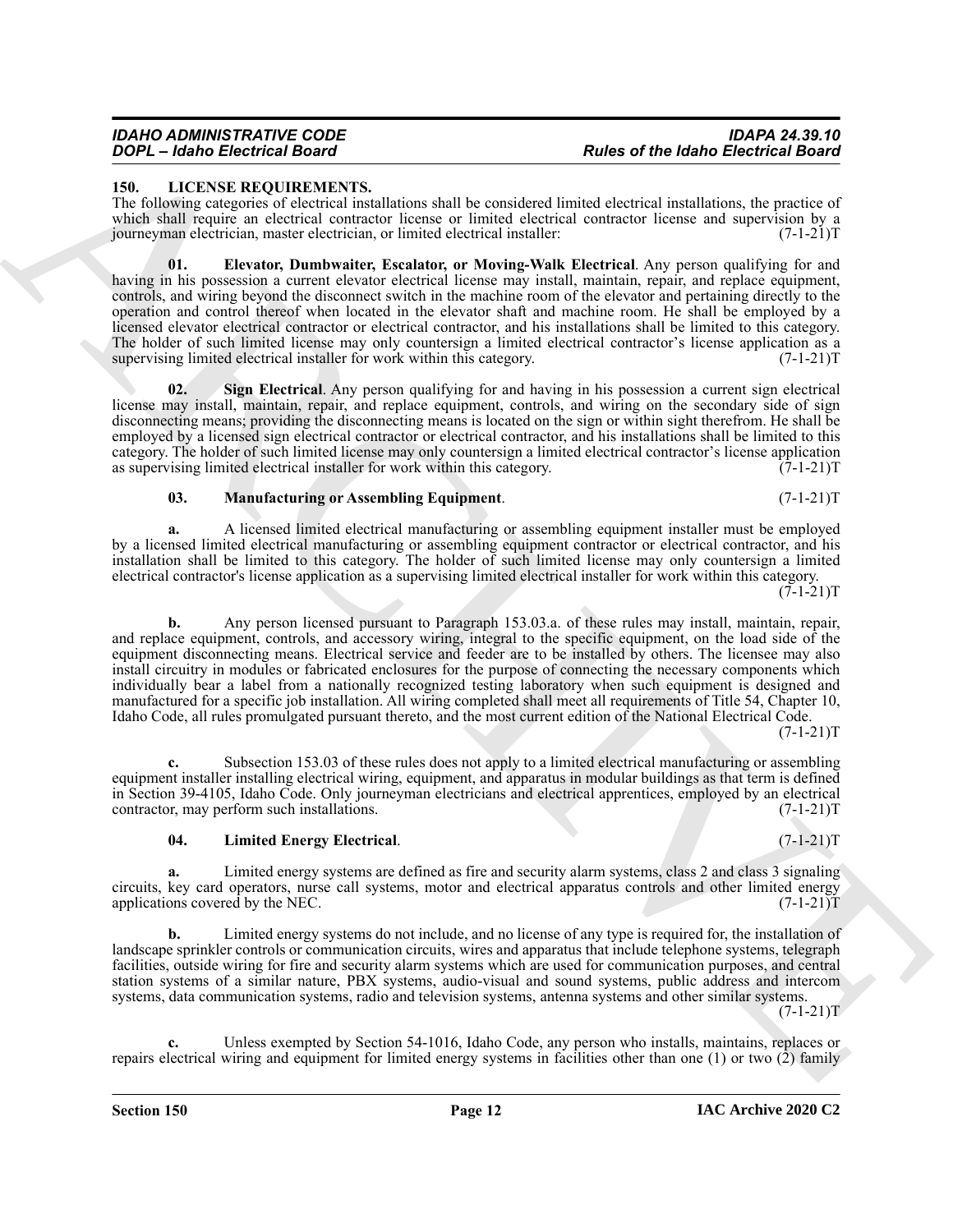| <b>IDAHO ADMINISTRATIVE CODE</b> | <b>IDAPA 24.39.10</b>                      |
|----------------------------------|--------------------------------------------|
| DOPL - Idaho Electrical Board    | <b>Rules of the Idaho Electrical Board</b> |
|                                  |                                            |

<span id="page-12-0"></span>dwellings shall be required to have a valid limited energy limited electrical license and must be employed by a licensed limited energy limited electrical contractor or electrical contractor. The holder of such limited license may only countersign a limited electrical contractor's application as a supervising limited electrical installer for work within this category. (7-1-21) T

**SOCI-Usine Breatrice** in the state of the basis of the basis of the basis of the basis of the state of the state of the state of the state of the state of the state of the state of the state of the state of the state of **05. Irrigation Sprinkler Electrical**. Any person qualifying for and having in his possession, an irrigation system electrical license may install, maintain, repair and replace equipment, controls and wiring beyond the disconnect switch supplying power to the electric irrigation machine. The irrigation machine is considered to include the hardware, motors and controls of the irrigation machine and underground conductors connecting the control centers on the irrigation machine to the load side of the disconnecting device. Disconnect device to be installed by others. All such installations performed by individuals under this Subsection shall be done in accordance with the applicable provisions of the National Electrical Code. He shall be employed by a licensed limited electrical contractor whose license is contingent upon the granting of a limited electrical license to an employee, and his installations shall be limited to this category. The holder of such limited license may not countersign a limited electrical contractor's license application as supervising limited electrical installer except for work within this category. (7-1-21)T

<span id="page-12-2"></span>**06. Well Driller and Water Pump Installer**. All installations performed by individuals under this Subsection shall be done in accordance with the applicable provisions of the approved National Electrical Code. A license holder in this category shall be employed by a licensed well driller and water pump installer limited electrical contractor or electrical contractor, and his installations shall be limited to this category. The holder of such limited license may only countersign a limited electrical contractor's license application as supervising limited electrical installer for work within this category. Any person currently licensed in this category may perform the following types of installations: (7-1-21)T

**a.** Single or three (3) phase water pumps: install, maintain, repair and replace all electrical equipment, wires, and accessories from the pump motor up to the load side, including fuses, of the disconnecting device. Disconnecting device to be installed by others. (7-1-21)T

**b.** Domestic water pumps, one hundred twenty/two hundred forty (120/240) volt, single phase, sixty (60) amps or less: Install, maintain, repair and replace all electrical equipment, wires, and accessories from the pump motor up to and including the disconnecting device.  $(7-1-21)T$ 

Temporarily connect into a power source to test the installations, provided that all test wiring is the installer leaves the site.  $(7-1-21)T$ removed before the installer leaves the site.

**d.** Individual residential wastewater pumping units. Install, maintain, repair and replace all electrical equipment, wires, and accessories from the pump motor up to and including the disconnecting device for systems that serve one-family, two-family, or three-family residential installations. (7-1-21)T

<span id="page-12-1"></span>**07. Refrigeration, Heating, and Air-Conditioning Electrical Installer**. All installation, maintenance, and repair performed by individuals under this Subsection shall be done in accordance with applicable provisions of the National Electrical Code. A license holder in this category shall be employed by a licensed limited electrical contractor whose license shall be covered by this category or electrical contractor, and his installations shall be limited to this category. The holder of such limited license may only countersign a limited electrical contractor's license application as a supervising limited electrical installer for work in this category. Any person currently licensed in this category may perform the following types of installations, which installations shall be limited to factoryassembled, packaged units: (7-1-21)T

**a.** Heating Units (single phase): install, repair, and maintain all electrical equipment, wires, and accessories from the unit up to the load side, including fuses, of the disconnecting device. Disconnecting device to be installed by others. (7-1-21)T

**b.** Refrigeration, Air-Conditioning Equipment and Heat Pumps (single phase): install, repair, and maintain all electrical equipment, wires, and accessories from the unit up to the load side, including fuses, of the disconnecting device. Disconnecting device to be installed by others. (7-1-21)T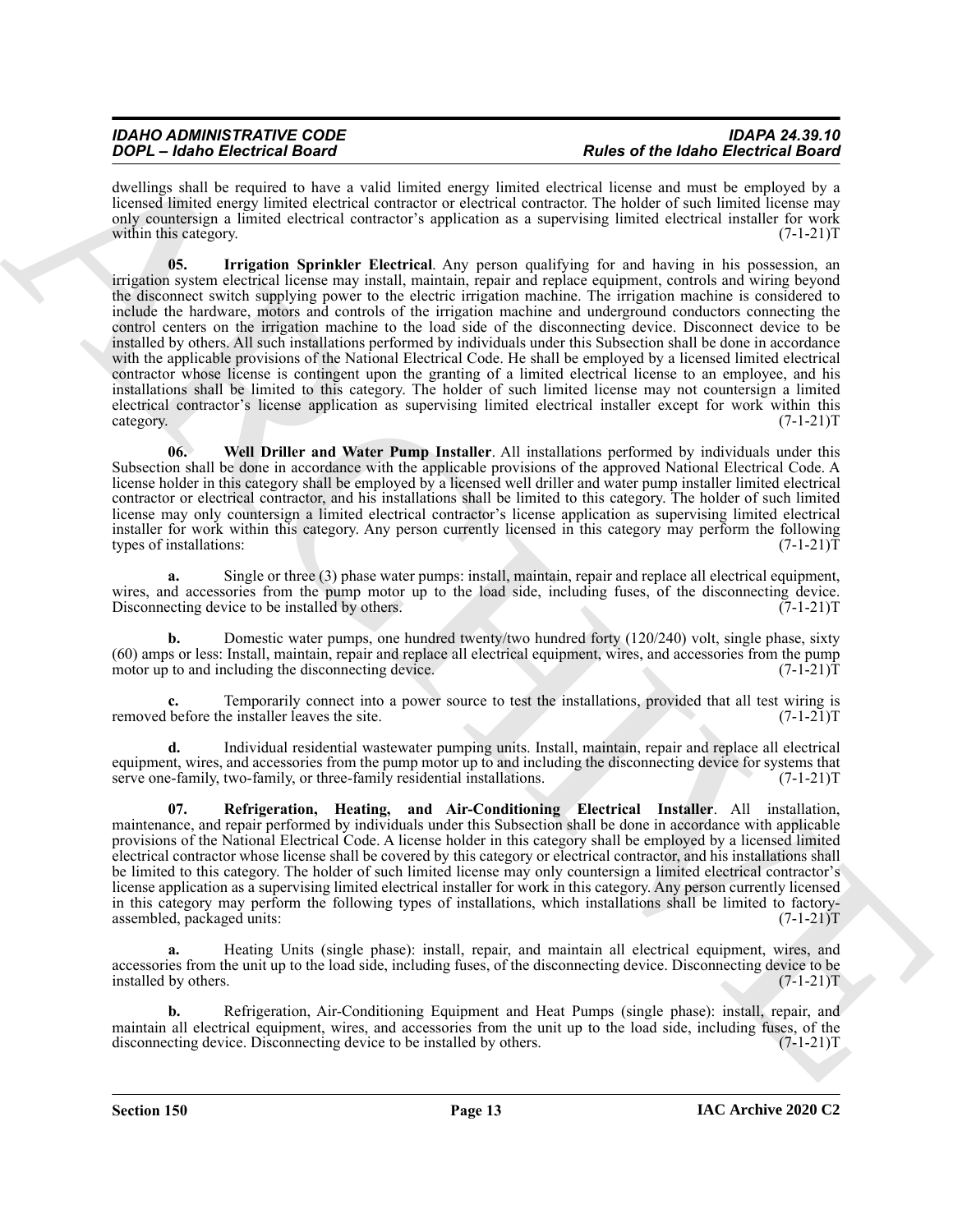## *IDAHO ADMINISTRATIVE CODE IDAPA 24.39.10*

<span id="page-13-5"></span>**c.** Refrigeration, Air-Conditioning and Heating Systems (three (3) phase): install, maintain, and repair all electrical equipment and accessories up to the load side, including fuses, of the disconnecting device.<br>Disconnecting device to be installed by others. (7-1-21) Disconnecting device to be installed by others.

**FORCES Schemation And Constrainers** (**A** later of the base of the base English Constrainers (**A** later of the schemation of the schemation of the schemation of the schemation of the schemation of the schemation of the sc **08. Outside Wireman**. All installation, maintenance, and repair not exempt under the provisions of Section 54-1016, Idaho Code, performed by individuals under this Subsection shall be done in accordance with the applicable provisions of the National Electrical Code. A license holder in this category shall be employed by a licensed limited electrical contractor whose license shall be covered by this category or electrical contractor, and his installations shall be limited to this category. The holder of such limited electrical license may only countersign a limited electrical contractor's license application as a supervising limited electrical installer for work in this category. Applicants for this license category shall provide documentation of having completed an electrical lineman apprenticeship program or similar program approved by the U.S. Department of Labor, Office of Apprenticeship.<br>Any person currently licensed in this category may perform the following types of installations: (7-1-21)T Any person currently licensed in this category may perform the following types of installations:

**a.** Overhead distribution and transmission lines in excess of six hundred (600) volts. (7-1-21) T

**b.** Underground distribution and transmission lines in excess of six hundred (600) volts. (7-1-21)T

<span id="page-13-6"></span>**c.** Substation and switchyard construction in excess of six hundred (600) volts. (7-1-21)T

**09. Solar Photovoltaic**. All installation, maintenance, and repair not exempt under the provisions of Section 54-1016, Idaho Code, performed by individuals under this Subsection shall be done in accordance with the applicable provisions of the National Electrical Code. A license holder in this category shall be employed by a licensed limited electrical contractor whose license shall be covered by this category or electrical contractor, and his installations shall be limited to this category. The holder of such limited electrical license may only countersign a limited electrical contractor's application as a supervising limited electrical installer for work in this category. Applicants for this license category shall provide proof of photovoltaic installer certification by the North American Board of Certified Energy Practitioners (NABCEP) or equivalent. Any person licensed in this category may perform the following types of installations: (7-1-21)T

**a.** Solar Photovoltaic DC Systems: Install, maintain, repair, and replace all electrical equipment, d accessories up to and including the inverter. (7-1-21) wires, and accessories up to and including the inverter.

**b.** Solar Photovoltaic micro-inverter/AC Systems: Install, maintain, repair, and replace all electrical nt, wires, and accessories up to and including the AC combiner box. (7-1-21) equipment, wires, and accessories up to and including the AC combiner box.

#### <span id="page-13-1"></span><span id="page-13-0"></span>**151. -- 199. (RESERVED)**

#### **SUBCHAPTER E – EXAMINATIONS (Rules 200 through 249)**

#### <span id="page-13-7"></span><span id="page-13-2"></span>**200. EXAMINATIONS.**

<span id="page-13-9"></span>**01.** Required Scores. Applicants are required to achieve a minimum of seventy-five percent exam ores prior to issuance of the appropriate license or certification. (7-1-21)  $(75%)$  scores prior to issuance of the appropriate license or certification.

<span id="page-13-8"></span>**Failed Examinations.** An applicant receiving less than passing scores on three examination attempts may be reexamined after providing proof satisfactory to the Board, of completion of a minimum of twentyfour (24) hours of Board-approved related electrical training or continuing education since the date of the last failed examination. (7-1-21)T examination.  $(7-1-21)T$ 

#### <span id="page-13-4"></span><span id="page-13-3"></span>**201. -- 249. (RESERVED)**

#### **SUBCHAPTER F – USE OF THE NATIONAL ELECTRICAL CODE (Rules 200 through 299)**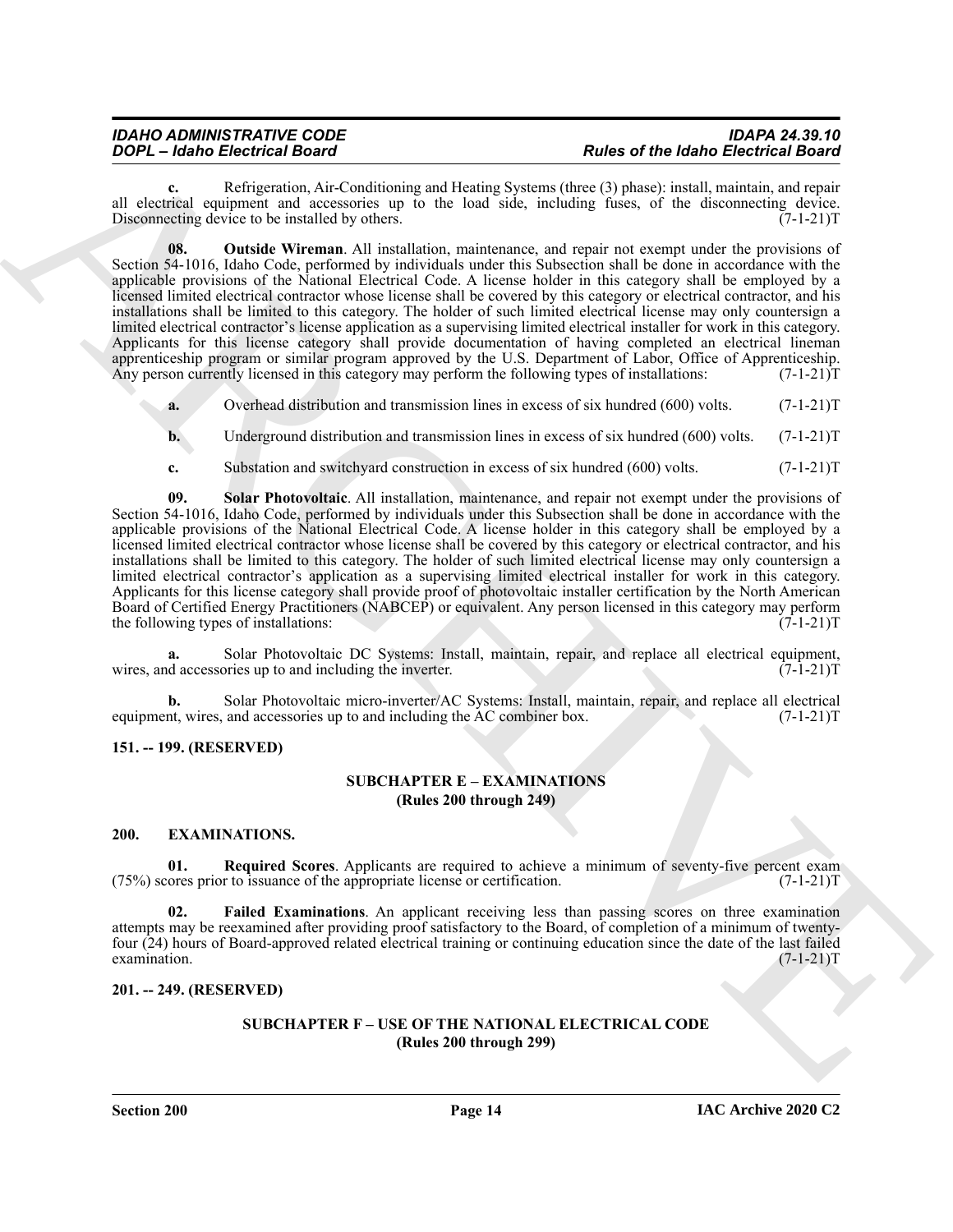#### <span id="page-14-1"></span><span id="page-14-0"></span>**250. ADOPTION AND INCORPORATION BY REFERENCE OF THE NATIONAL ELECTRICAL CODE.**

<span id="page-14-2"></span>**01. Documents**. Under the provisions of Section 54-1001, Idaho Code, the National Electrical Code, 2017 Edition, (herein NEC) is hereby adopted and incorporated by reference for the state of Idaho and are in full force and effect on and after July 1, 2017, with the following amendments:  $(7-1-21)$ T

**a.** Article 110.3(A) and 110.3(B) shall not apply to submersible well pumps installed in swimming and marine areas; provided however, such articles shall apply to all other equipment required in the installation of a submersible well pump in such areas except for the actual submersible well pump itself.  $(7-1-21)T$ 

**b.** Article 210.8(A)(7) Sinks. Delete article 210.8(A)(7) and replace with the following: Sinks located in areas other than kitchens where receptacles are installed within one and eight tenths (1.8) meters (six (6) feet) of the outside edge of the sink. (7-1-21)T

| $\mathbf{r}$<br>c. | Article $210.8(A)(10)$ . Delete article $210.8(A)(10)$ . | $(7-1-21)T$ |
|--------------------|----------------------------------------------------------|-------------|
|                    |                                                          |             |

**d.** Article 210.8(D). Delete article 210.8(D). (7-1-21)T

For  $\epsilon$  and  $\epsilon$  and  $\epsilon$  and  $\epsilon$  be the state of the state of the state of the state of the state of the state of the state of the state of the state of the state of the state of the state of the state of the state of **e.** Article 210.52(E)(3). Delete article 210.52(E)(3) and replace with the following: Balconies, Decks, and Porches. Balconies, decks, and porches having an overall area of twenty (20) square feet or more that are accessible from inside the dwelling unit shall have at least one (1) receptacle outlet installed within the perimeter of the balcony, deck, or porch. The receptacle shall not be located more than two (2.0) meters (six and one half  $(6\frac{1}{2})$  feet) above the balcony, deck, or porch surface. (7-1-21) feet) above the balcony, deck, or porch surface.

**f.** Add a new Article  $225.30(F)$  – One (1)- or Two (2)-Family Dwelling Unit(s). For a one (1)- or two (2)-family dwelling unit(s) with multiple feeders with conductors one aught (1/0) or larger, it shall be permissible to install not more than six (6) disconnects grouped at one (1) location where the feeders enter the building, provided that the feeder conductors originate at the same switchboard, panelboard, or overcurrent protective device location.

 $(7-1-21)T$ 

Where the height of a crawl space does not exceed one and four tenths (1.4) meters or four and one half (4.5) feet it shall be permissible to secure NM cables, that run at angles with joist, to the bottom edge of joist. NM cables that run within two and one tenth (2.1) meters or seven (7) feet of crawl space access shall comply with Article 320.23.  $(7-1-21)T$ Article 320.23.

**h.** Article 334.10(3). Delete Article 334.10(3) and replace with the following: Other structures permitted to be of Types III, IV, and V construction. Cables shall be concealed within walls, floors, or ceilings that provide a thermal barrier of material that has at least a fifteen (15)-minute finish rating as identified in listings of firerated assemblies. For the purpose of this section, cables located in attics and underfloor areas that are not designed to be occupied shall be considered concealed. (7-1-21)T

**i.** Article 675.8(B). Compliance with Article 675.8(B) will include the additional requirement that a disconnecting means always be provided at the point of service from the utility no matter where the disconnecting means for the machine is located.  $(7-1-21)$ means for the machine is located.

**j.** Article 682.10 shall not apply to submersible well pumps installed in swimming and marine areas; provided however, such articles shall apply to all other equipment required in the installation of a submersible well<br>pump in such areas except for the actual submersible well pump itself. (7-1-21) pump in such areas except for the actual submersible well pump itself.

**k.** Article 682.11. Add the following exception to Article 682.11: This article shall not apply to service equipment that is located on or at the dwelling unit and which is not susceptible to flooding. (7-1-21)T

**l.** Article 682.13. Add the following exceptions to Article 682.13:  $(7-1-21)T$ 

i. Exception No 1. Wiring methods such as HDPE schedule eighty (80) electrical conduit or its equivalent or greater, and clearly marked at a minimum "Caution Electrical" to indicate that it contains electrical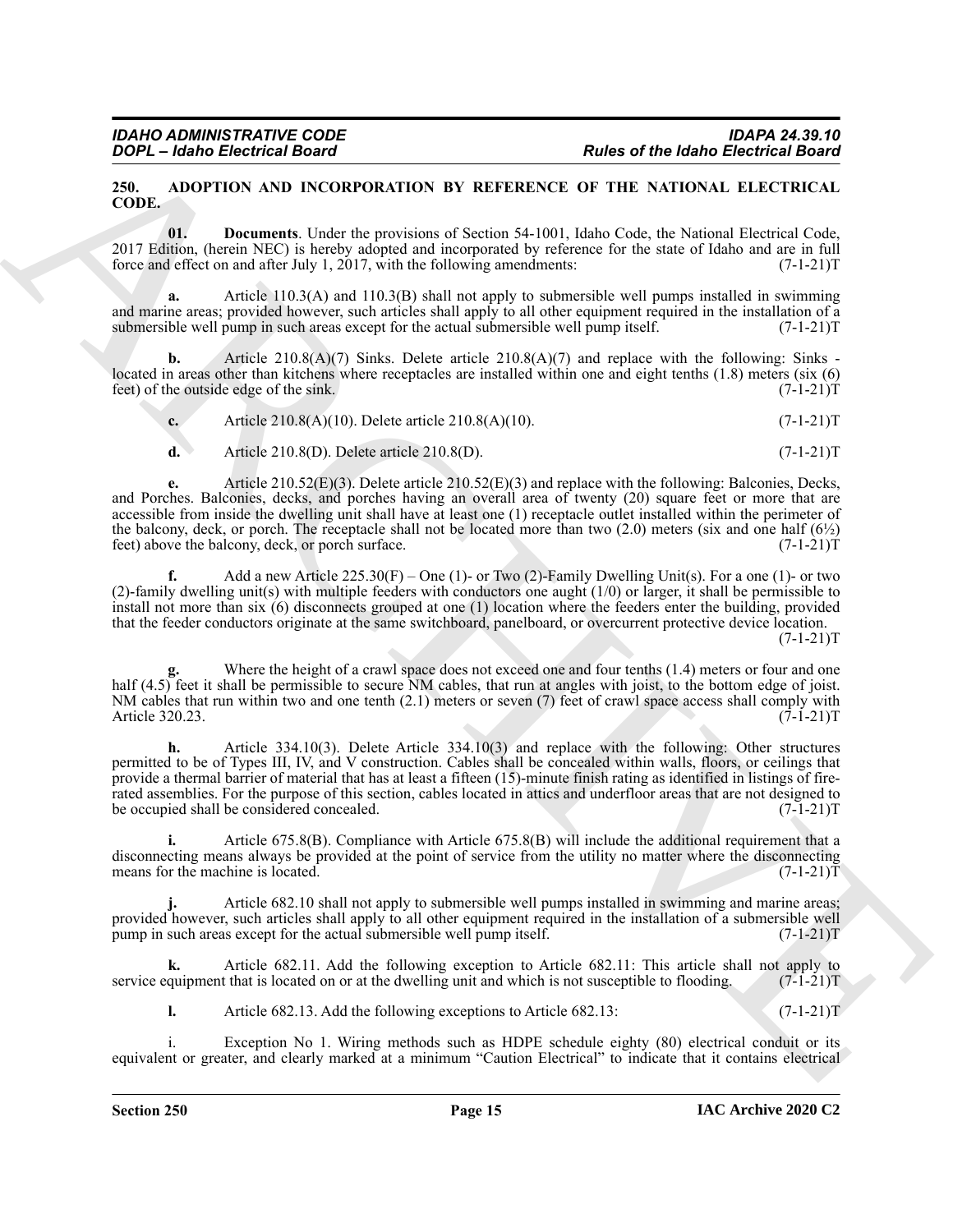conductors shall be approved. It shall be buried whenever practical, and in accordance with the requirements of the authority having jurisdiction. The use of gray HDPE water pipe rated at two hundred (200) PSI (e.g. SIDR-7 or DR-<br>9) is suitable for use as a chase only when the following conditions are met: (7-1-21) 9) is suitable for use as a chase only when the following conditions are met:

(1) When internal conductors are jacketed submersible pump cable.  $(7-1-21)T$ 

(2) When used in continuous lengths, directly buried, or secured on a shoreline above and below the water line.  $(7-1-21)T$ water line. (7-1-21)T

(3) When submersible pump wiring terminations in the body of water according to 682.13 Exception No. 2 are met.  $(7-1-21)T$ 

For C-Book British Band V and the blood and the state that be the state of the blood British Band V and the state of the state of the state of the state of the state of the state of the state of the state of the state of ii. Exception No 2. Any listed and approved splices required to be made at the submersible well pump itself, outside of a recognized submersed pump sleeve or housing, when wires are too large to be housed inside such sleeve, shall be covered with a non-metallic, impact resistant material, no less than one quarter (.25) inches thick, such as heavy duty heat shrink or other equivalent method approved by the authority having jurisdiction. (Eg. install a heat shrink over the sleeve or housing that the submersible well pump is installed in, and then recover (apply heat) the heat shrink over both the HDPE and the water line). At least six (6) inches shall be over the sleeve and at least twelve (12) inches over the HDPE and water line. (7-1-21)T

iii. Exception No. 3. Pipe, conduit, PVC well casing, or other electrically unlisted tubing may be used as a chase, but not as a raceway, to protect conductors or cables from physical damage. Conductors or cables within a chase shall be rated for the location. (7-1-21)T chase shall be rated for the location.

**m.** Article 682.14. Add the following additional exception to Article 682.14: For installations of submersible well pumps installed in public swimming and marine areas, submersible well pumps shall be considered directly connected and shall be anchored in place. Ballast is an acceptable form of anchoring. (7-1-21)T directly connected and shall be anchored in place. Ballast is an acceptable form of anchoring.

**n.** Article 682.14(A). Add the following exception to Article 682.14(A): For installations of submersible well pumps installed in public swimming and marine areas, motor controller circuits such as remotely located stop pushbutton/s, disconnect/s, relay/s or switches shall be permitted as a required disconnecting means. Such circuits shall be identified at a minimum as "Emergency Pump Stop", or "Emergency Stop" with other obvious indications on the visible side of the enclosure, that it controls a submersible pump in the body of water. (7-1-21)T

**o.** Article 682.15. Add the following exceptions to Article 682.15: (7-1-21)

i. Exception No. 1. Submersible pumps, and their motor leads, located in bodies of water, and that are rated sixty (60) amperes maximum, two hundred fifty (250) volts maximum of any phase, shall have GFCI or Ground Fault Equipment Protection designed to trip at a maximum of thirty (30) milliamps or less, protected by means selected by a licensed installer, meeting listing or labeling requirements, and inspected by the AHJ prior to submersion in bodies of water.  $(7-1-21)T$ submersion in bodies of water.

ii. Exception No. 2. Installations or repair and replacement of submersible pumps located in bodies of water, that are rated over sixty (60) amperes, and rated at any voltage, shall be evaluated by a qualified designer or experienced licensed contractor, or involve engineering or be engineered, for each specific application, with the goal of public safety. Whenever possible, GFCI or Ground Fault Equipment Protection designed to trip at a maximum of thirty (30) milliamps or less, meeting listing or labeling requirements, shall be installed, and inspected by the AHJ prior to submersion in bodies of water. (7-1-21)T

**p.** Article 550.32(B). Compliance with Article 550.32(B) shall limit installation of a service on a tured home to those homes manufactured after January 1, 1992. (7-1-21) manufactured home to those homes manufactured after January 1, 1992.

**q.** Poles used as lighting standards that are forty (40) feet or less in nominal height and that support no more than four (4) luminaires operating at a nominal voltage of three hundred (300) volts or less, shall not be considered to constitute a structure as that term is defined by the National Electrical Code (NEC). The disconnecting means shall not be mounted to the pole. The disconnecting means may be permitted elsewhere in accordance with NEC, Article 225.32, exception 3. SEC special purpose fuseable connectors (model SEC 1791–DF or model SEC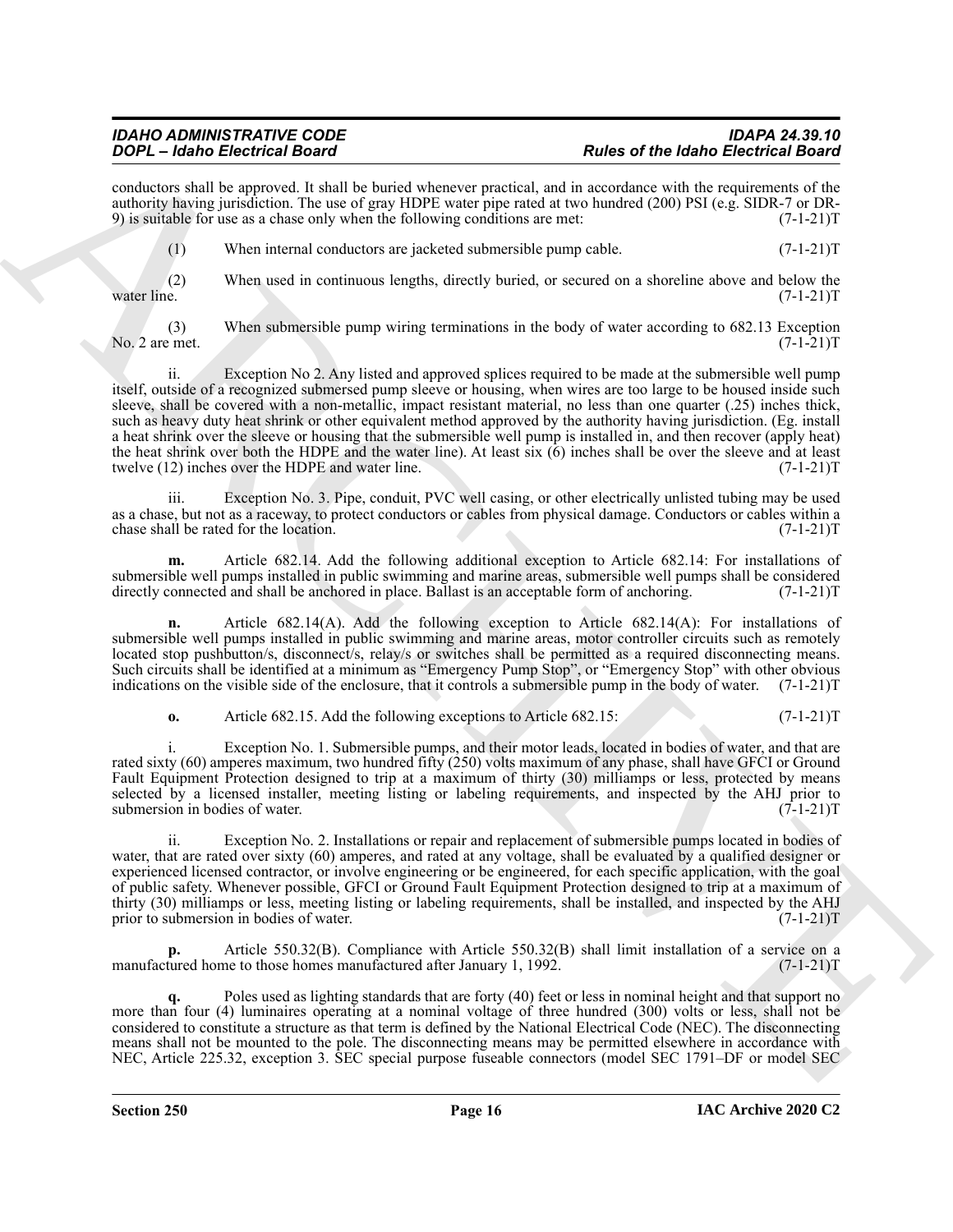**FOCA - Labor Breathcall Research Archives Controlled International Research College and The March Englisher College and College and College and College and College and College and College and College and College and Coll** 1791-SF) or equivalent shall be installed in a listed handhole (underground) enclosure. The enclosure shall be appropriately grounded and bonded per the requirements of the NEC applicable to Article 230-Services. Overcurrent protection shall be provided by a (fast-acting – minimum - 100K RMS Amps 600 VAC) rated fuse. Wiring within the pole for the luminaires shall be protected by supplementary overcurrent device (time-delay – minimum - 10K RMS Amps 600 VAC) in break-a-away fuse holder accessible from the hand hole. Any poles supporting or incorporating utilization equipment or exceeding the prescribed number of luminaires, or in excess of forty (40) feet, shall be considered structures, and an appropriate service disconnecting means shall be required per the NEC. All luminairesupporting poles shall be appropriately grounded and bonded per the NEC.  $(7-1-21)T$ 

**r.** Compliance with Article 210.12 Arc-Fault Circuit-Interrupter Protection. Article 210.12 shall apply in full. Exception: In dwelling units Arc-Fault Circuit-Interrupter Protection shall only apply to all branch circuits and outlets supplying bedrooms. All other locations in dwelling units are exempt from the requirements of Article 210.12. (7-1-21) Article 210.12.

<span id="page-16-6"></span>**02. Availability**. A copy of the National Electrical Code is available at the offices of the Division.

 $(7-1-21)T$ 

#### <span id="page-16-1"></span><span id="page-16-0"></span>**251. --299. (RESERVED)**

#### **SUBCHAPTER G – CONTINUING EDUCATION REQUIREMENTS (Rules 300 through 349)**

#### <span id="page-16-10"></span><span id="page-16-2"></span>**300. CONTINUING EDUCATION REQUIREMENTS.**

Journeymen and master electricians must complete at least twenty-four (24) hours of continuing education instruction in every three (3) year period between renewals of such licenses. The twenty-four (24) hours of instruction shall consist of eight (8) hours of code update covering changes included in the latest edition of the National Electrical Code. The remaining sixteen (16) hours may consist of any combination of code-update training, code-related training, or industry-related training. Proof of completion of these continuing education requirements must be submitted to the Division prior to or with the application for license renewal by any such licensee in order to renew a journeyman or master electrician license for the code change year. (7-1-21) journeyman or master electrician license for the code change year.

**01.** Verification. Completion of continuing education requirements will be verified by the Division or with the application for licensure renewal by any licensee in order to renew a license. (7-1-21) prior to, or with the application for licensure renewal by any licensee in order to renew a license.

#### <span id="page-16-4"></span><span id="page-16-3"></span>**301. -- 399. (RESERVED)**

#### <span id="page-16-11"></span><span id="page-16-7"></span>**SUBCHAPTER H – CERTIFICATION AND APPROVAL OF ELECTRICAL PRODUCTS AND MATERIALS (Rules 400 through 449)**

#### <span id="page-16-5"></span>**400. CERTIFICATION AND APPROVAL OF ELECTRICAL PRODUCTS AND MATERIALS.**

In the state of Idaho, all materials, devices, fittings, equipment, apparatus, luminaires, and appliances installed or to be used in installations that are supplied with electric energy shall be approved as provided in one (1) of the following methods:  $(7-1-21)T$ 

<span id="page-16-9"></span>**01. Testing Laboratory**. Be tested, examined, and certified (Listed) by a Nationally Recognized Laboratory (NRTL). (7-1-21) Testing Laboratory (NRTL).

**02. Field Evaluation**. Non-listed electrical equipment may be approved for use through a field evaluation process performed in accordance with recognized practices and procedures such as those contained in the 2012 edition of NFPA 791 - Recommended Practice and Procedures for Unlabeled Electrical Equipment Evaluation published by the National Fire Protection Association (NFPA). Such evaluations shall be conducted by: (7-1-21)T published by the National Fire Protection Association (NFPA). Such evaluations shall be conducted by:

- <span id="page-16-8"></span>**a.** The authority having jurisdiction; (7-1-21)T
- **b.** A field evaluation body approved by the authority having jurisdiction. The field evaluation body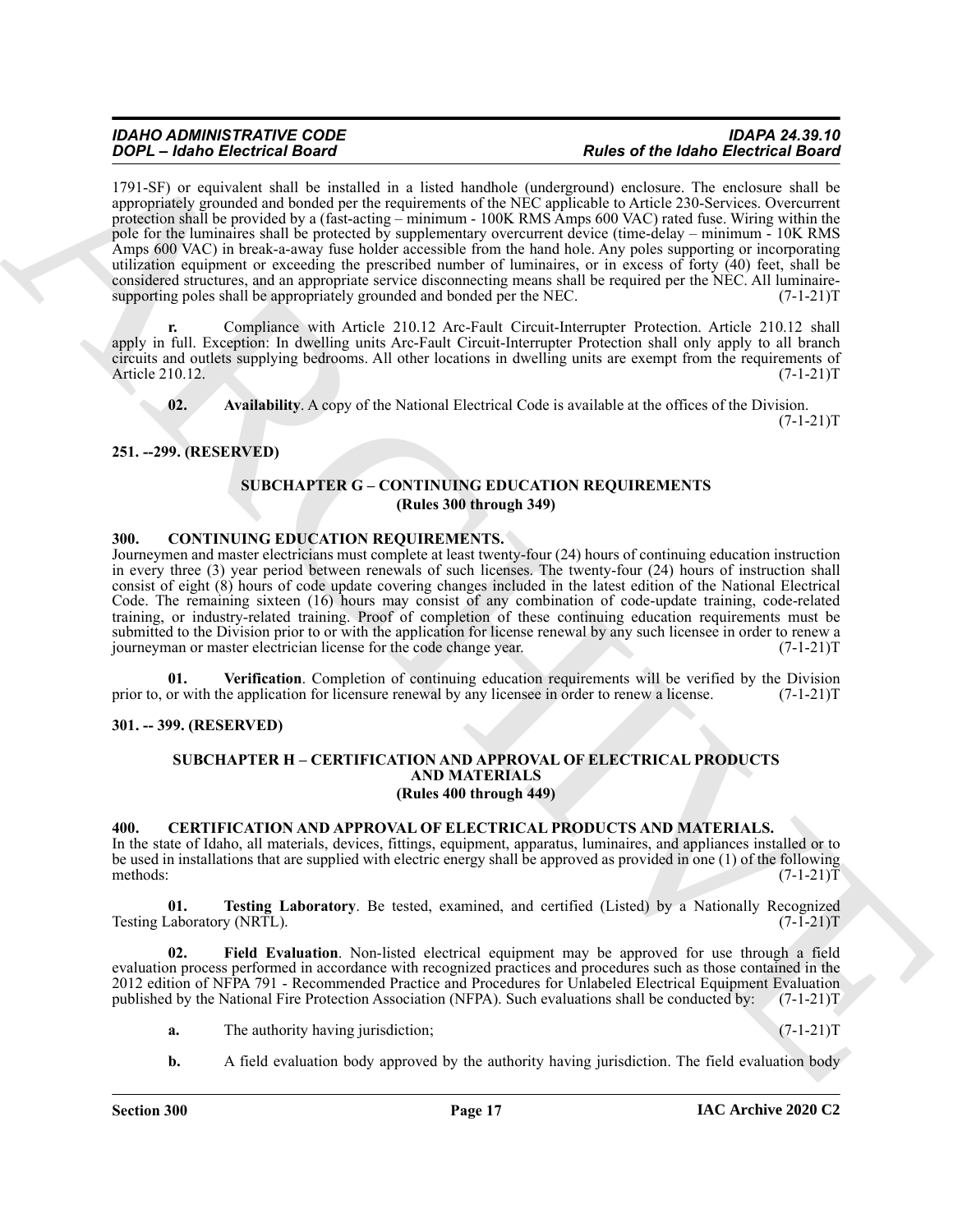shall meet minimum recognized standards for competency, such as NFPA 790 - Standard for Competency of Third-Party Field Evaluation Bodies, 2012 edition, published by the National Fire Protection Association (NFPA); or  $(7-1-21)T$ 

**c.** In the case of industrial machinery only, as defined by NFPA 79 - Electrical Standard for Industrial Machinery, 2012 edition, a field evaluation may be performed by a professional engineer currently licensed to practice electrical engineering by the state of Idaho and who is not involved in the design of the equipment being<br>evaluated or the facility in which the equipment is to be installed. (7-1-21) evaluated or the facility in which the equipment is to be installed.

<span id="page-17-3"></span>**03. Availability of NFPA Standards**. The most recent edition of NFPA 790 - Standard for Competency of Third-Party Field Evaluation Bodies, and NFPA 791 - Recommended Practice and Procedures for Unlabeled Electrical Equipment Evaluation published by the National Fire Protection Association (NFPA) are available at the Division. (7-1-21)T available at the Division.

#### <span id="page-17-1"></span><span id="page-17-0"></span>**401. -- 449. (RESERVED)**

#### **SUBCHAPTER I – CIVIL PENALTIES (Rules 450 through 499)**

#### <span id="page-17-4"></span><span id="page-17-2"></span>**450. CIVIL PENALTIES.**

Except for the acts described in Subsections 450.01 and 450.11 of this rule, the acts described in this section shall subject the violator to a civil penalty of not more than two hundred dollars (\$200) for the first offense and not more than one thousand dollars  $(\$1,000)$  for each offense that occurs thereafter within one (1) year of an earlier violation.  $(7-1-21)T$ 

<span id="page-17-6"></span>**01. Electrical Contractor**. Except as provided by Section 54-1016, Idaho Code, any person who acts, or purports to act as an electrical contractor, as defined by Section 54-1003A, Idaho Code, without a valid Idaho state electrical contractor's license shall be subject to a civil penalty of not more than five hundred dollars (\$500) for the first offense and a civil penalty of not more than one thousand dollars (\$1,000) for each offense thereafter.  $(7-1-21)T$ 

<span id="page-17-11"></span><span id="page-17-7"></span>**02. Employees**. Any person, who knowingly employs a person who does not hold a valid Idaho state electrical license or registration as required by Section 54-1010, Idaho Code, to perform electrical installations.

 $(7-1-21)T$ 

**FOOT - Example 10.** The state of the state of the state of the detection of the state of the state of the state of the state of the state of the state of the state of the state of the state of the state of the state of t **03. License or Registration**. Except as provided by Section 54-1016, Idaho Code, any person performing electrical work as a journeyman electrician as defined by Section 54-1003A(2), Idaho Code, limited electrical installer as defined by Section 54-1003A(6), Idaho Code, apprentice electrician as defined by Section 54- 1003A(3), Idaho Code, or a limited electrical installer trainee as defined by Section 54-1003A(8), Idaho Code, without a valid license or registration.

<span id="page-17-10"></span>**04.** Journeyman to Apprentice Ratio. Any electrical contractor or facility account employing in violation of the journeyman to apprentice ratio established by the Board. (7-1-21) electricians in violation of the journeyman to apprentice ratio established by the Board.

<span id="page-17-13"></span>**05.** Supervision. Any contractor failing to provide constant on-the-job supervision to apprentice ins or trainees by a qualified journeyman electrician or limited electrical installer. (7-1-21) electricians or trainees by a qualified journeyman electrician or limited electrical installer.

**06. Performance Outside Scope of License**. Any limited electrical contractor or limited electrical installer performing electrical installations, alterations or maintenance outside the scope of the contractor's or installer's limited electrical license. (7-1-21)T

<span id="page-17-12"></span><span id="page-17-9"></span><span id="page-17-8"></span>**07. Fees and Permits**. Any person failing to pay applicable fees or properly post an electrical permit.  $(7-1-21)T$ 

**08.** Failure to Request an Inspection. Any person who fails to request an inspection prior to covering ical installation or at the completion of an electrical installation. (7-1-21) an electrical installation or at the completion of an electrical installation.

<span id="page-17-5"></span>**09. Corrections**. Any person who fails to make corrections in the time allotted in the notice on any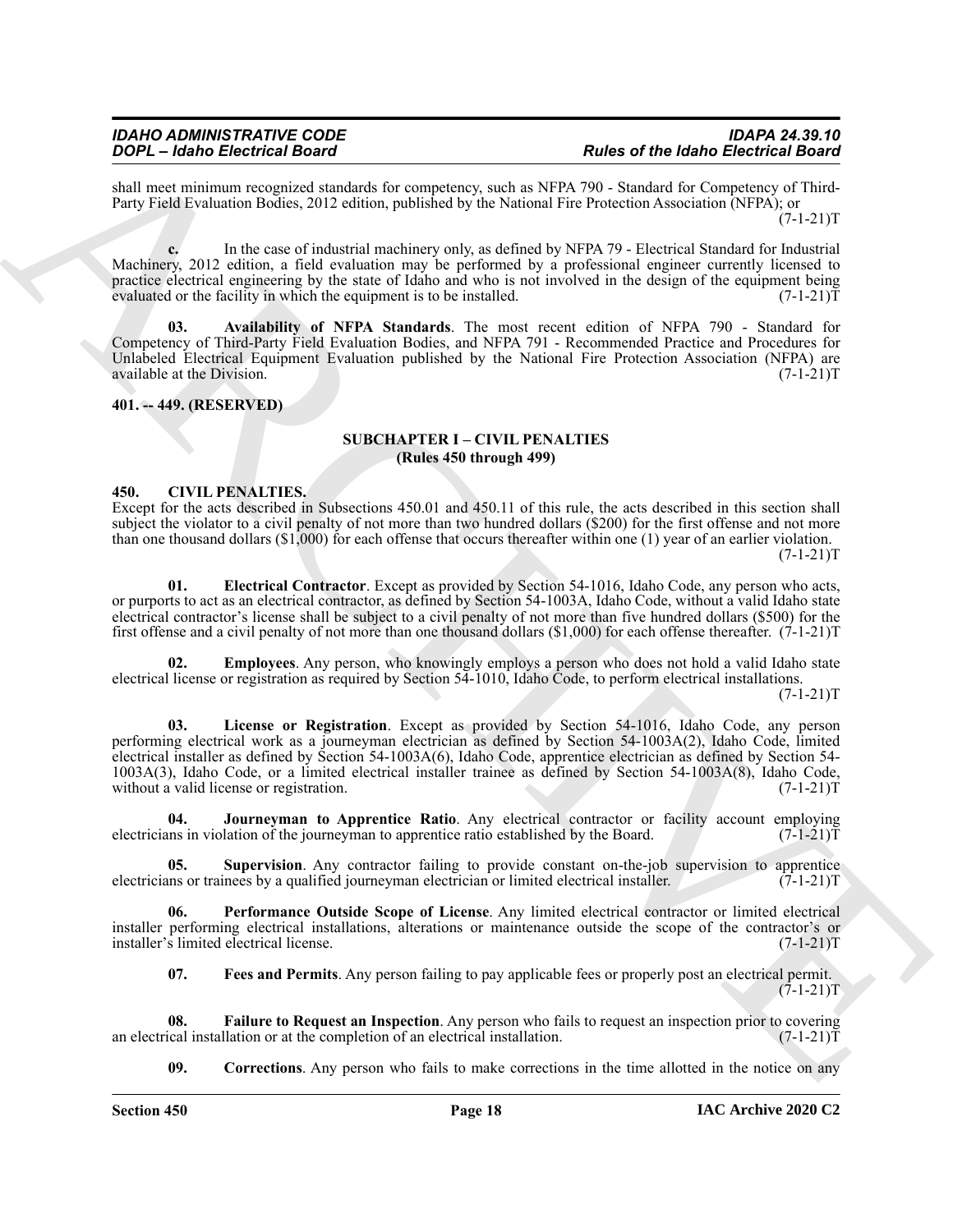#### *IDAHO ADMINISTRATIVE CODE IDAPA 24.39.10 DOPL – Idaho Electrical Board Rules of the Idaho Electrical Board*

electrical installation as set forth in Section 54-1004, Idaho Code. (7-1-21)T

<span id="page-18-2"></span><span id="page-18-1"></span>**10. Failure to Disclose**. Any applicant for an electrical registration, license, or certificate of competency who upon request fails to disclose any required information including, but not limited to, their complete licensure history or the fact that they have been previously granted a recognized licensed. (7-1-21)T

 $\overrightarrow{AD}$  ( $\overrightarrow{AB}$ ) and  $\overrightarrow{BA}$  ( $\overrightarrow{AB}$ ) and  $\overrightarrow{AB}$  ( $\overrightarrow{AB}$ ) and  $\overrightarrow{AB}$  ( $\overrightarrow{AB}$ ) and  $\overrightarrow{AB}$  ( $\overrightarrow{AB}$ ) and  $\overrightarrow{AB}$  ( $\overrightarrow{AB}$ ) and  $\overrightarrow{AB}$  ( $\overrightarrow{AB}$ ) and  $\overrightarrow{AB}$  ( $\overrightarrow{AB}$ ) and  $\overrightarrow{AB}$  ( $\overrightarrow{AB}$ ) and  $\overrightarrow{$ **11. Gross Violation**. In the case of continued, repeated or gross violation of Title 54, Chapter 10, Idaho Code, or these rules, a license revocation shall be initiated for licensees under this chapter and non-licensees shall be subject to prosecution by the appropriate jurisdiction under Idaho law. (7-1-21) subject to prosecution by the appropriate jurisdiction under Idaho law.

<span id="page-18-0"></span>**451. -- 999. (RESERVED)**